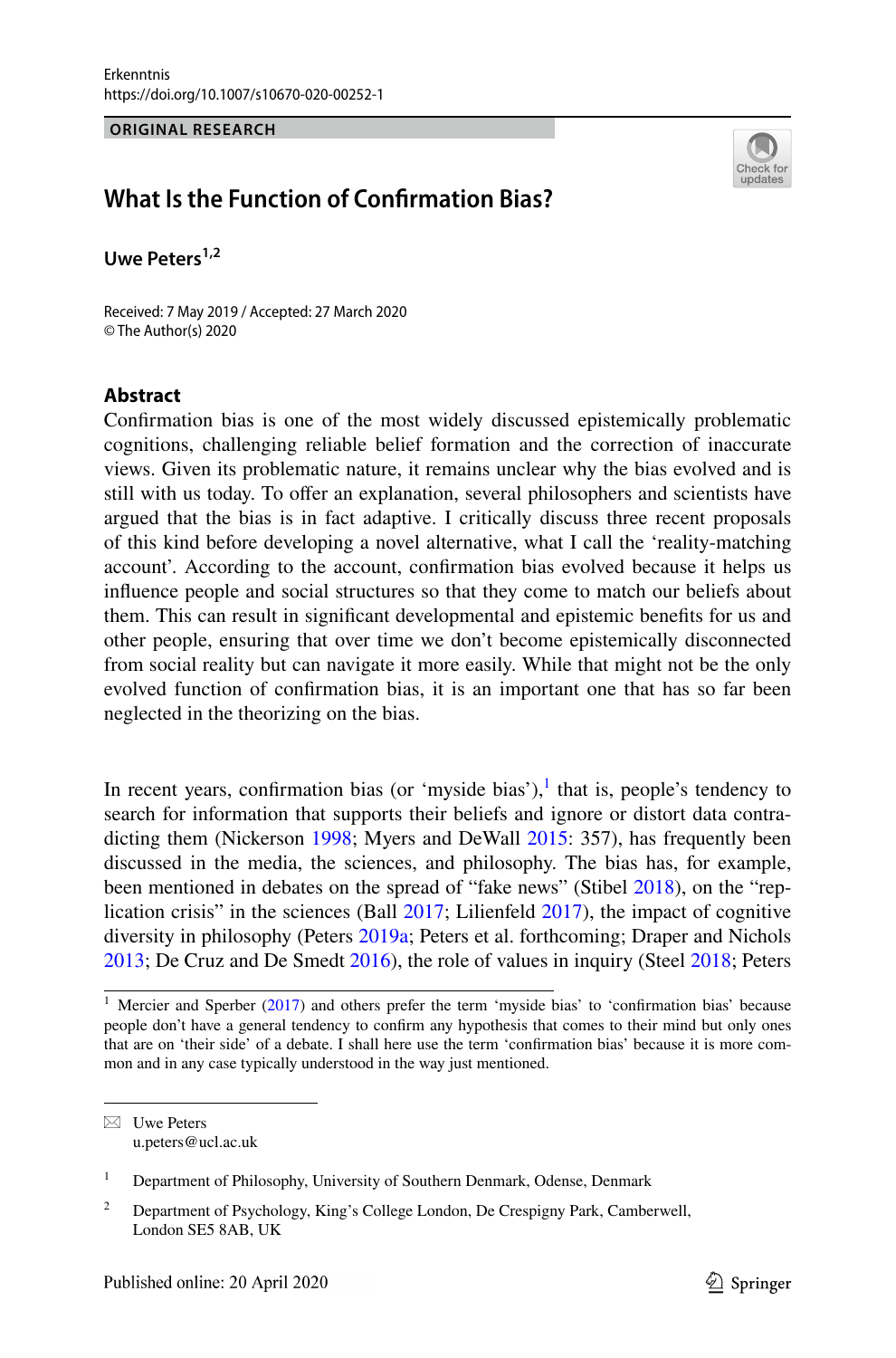[2018](#page-23-4)), and the evolution of human reasoning (Norman [2016](#page-23-5); Mercier and Sperber [2017](#page-22-1); Sterelny [2018;](#page-24-1) Dutilh Novaes [2018](#page-21-2)).

Confrmation bias is typically viewed as an epistemically pernicious tendency. For instance, Mercier and Sperber [\(2017](#page-22-1): 215) maintain that the bias impedes the formation of well-founded beliefs, reduces people's ability to correct their mistaken views, and makes them, when they reason on their own, "become overconfdent" (Mercier [2016](#page-22-2): 110). In the same vein, Steel ([2018\)](#page-23-3) holds that the bias involves an "epistemic distortion [that] consists of unjustifably favoring supporting evidence for [one's] belief, which can result in the belief becoming unreasonably confdent or extreme" (897). Similarly, Peters [\(2018](#page-23-4)) writes that confirmation bias "leads to partial, and therewith for the individual less reliable, information processing" (15).

The bias is not only taken to be epistemically problematic, but also thought to be a "ubiquitous" (Nickerson [1998:](#page-23-0) 208), "built-in feature of the mind" (Haidt [2012:](#page-21-3) 105), found in both everyday and abstract reasoning tasks (Evans [1996](#page-21-4)), independently of subjects' intelligence, cognitive ability, or motivation to avoid it (Stanovich et al. [2013;](#page-23-6) Lord et al. [1984](#page-22-3)). Given its seemingly dysfunctional character, the apparent pervasiveness of confrmation bias raises a puzzle: If the bias is indeed epistemically problematic, why is it still with us today? By defnition, dysfunctional traits should be more prone to extinction than functional ones (Nickerson [1998](#page-23-0)). Might confrmation bias be or have been *adaptive*?

Some philosophers are optimistic, arguing that the bias has in fact signifcant advantages for the individual, groups, or both (Mercier and Sperber [2017;](#page-22-1) Norman [2016](#page-23-5); Smart [2018;](#page-23-7) Peters [2018\)](#page-23-4). Others are pessimistic. For instance, Dutilh Novaes [\(2018](#page-21-2)) maintains that confrmation bias makes subjects less able to anticipate other people's viewpoints, and so, "given the importance of being able to appreciate one's interlocutor's perspective for social interaction", is "best not seen as an adaptation" (520).

In the following, I discuss three recent proposals of the adaptationist kind, mention reservations about them, and develop a novel account of the evolution of confrmation bias that challenges a key assumption underlying current research on the bias, namely that the bias thwarts reliable belief formation and truth tracking. The account holds that while searching for information supporting one's pre-existing beliefs and ignoring contradictory data is disadvantageous when that what one takes to be reality is and stays diferent from what one believes it to be, it is benefcial when, as the result of one's processing information in that way, that reality is changed so that it matches one's beliefs. I call this process *reality matching* and contend that it frequently occurs when the beliefs at issue are about people and social structures (i.e., relationships between individuals, groups, and socio-political institutions). In these situations, confrmation bias is highly efective for us to be confdent about our beliefs even when there is insufficient evidence or subjective motivation available to us to support them. This helps us infuence and 'mould' people and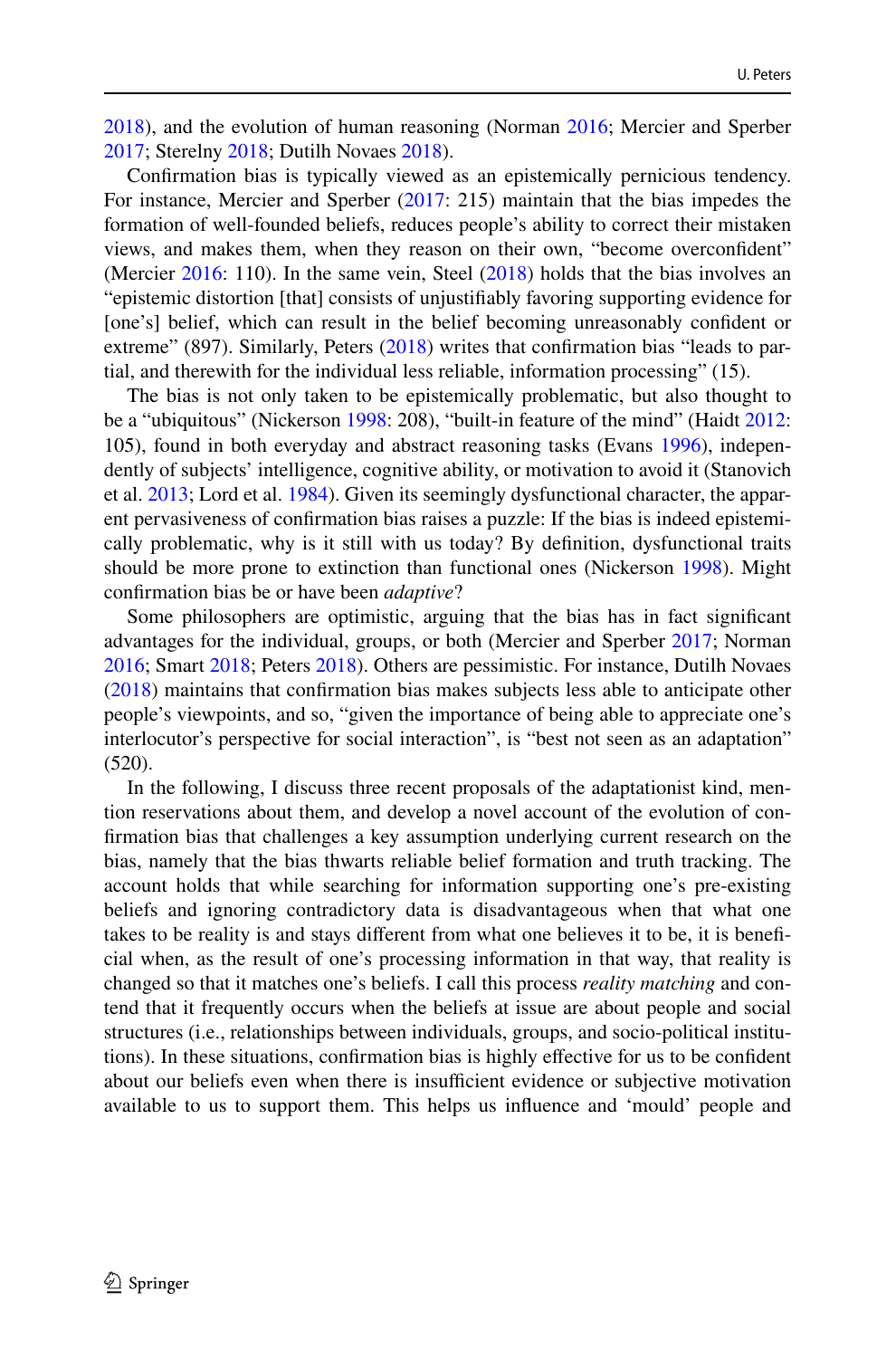social structures so that they fit our beliefs,<sup>[2](#page-2-0)</sup> which is an adaptive property of confrmation bias. It can result in signifcant developmental and epistemic benefts for us and other people, ensuring that over time we don't become epistemically disconnected from social reality but can navigate it more easily.

I shall not argue that the adaptive function of confrmation bias that this realitymatching account highlights is the only evolved function of the bias. Rather, I propose that it is one important function that has so far been neglected in the theorizing on the bias.

In Sects. [1](#page-2-1) and [2,](#page-3-0) I distinguish confrmation bias from related cognitions before briefy introducing some recent empirical evidence supporting the existence of the bias. In Sect. [3](#page-4-0), I motivate the search for an evolutionary explanation of confirmation bias and critically discuss three recent proposals. In Sects. [4](#page-7-0) and [5](#page-13-0), I then develop and support the reality-matching account as an alternative.

## <span id="page-2-1"></span>**1 Confrmation Bias and Friends**

The term 'confrmation bias' has been used to refer to various distinct ways in which beliefs and expectations can infuence the selection, retention, and evaluation of evidence (Klayman [1995](#page-22-4); Nickerson [1998\)](#page-23-0). Hahn and Harris ([2014\)](#page-21-5) ofer a list of them including four types of cognitions: (1) hypothesis-determined information seeking and interpretation, (2) failures to pursue a falsifcationist strategy in contexts of conditional reasoning, (3) a resistance to change a belief or opinion once formed, and (4) overconfdence or an illusion of validity of one's own view.

Hahn and Harries note that while all of these cognitions have been labeled 'confrmation bias', (1)–(4) are also sometimes viewed as components of 'motivated reasoning' (or 'wishful thinking') (ibid: 45), i.e., information processing that leads people to arrive at the conclusions they favor (Kunda [1990](#page-22-5)). In fact, as Nickerson [\(1998](#page-23-0): 176) notes, confrmation bias comes in two diferent favors: "motivated" and "unmotivated" confrmation bias. And the operation of the former can be understood as motivated reasoning itself, because it too involves partial information processing to buttress a view that one wants to be true (ibid). Unmotivated confrmation bias, however, operates when people process data in one-sided, partial ways that support their predetermined views no matter whether they favor them. So confrmation bias is also importantly diferent from motivated reasoning, as it can take efect in the absence of a preferred view and might lead one to support even beliefs that one wants to be *false* (e.g., when one believes the catastrophic effects of climate change are unavoidable; Steel [2018\)](#page-23-3).

Despite overlapping with motivated reasoning, confrmation bias can thus plausibly be (and typically is) construed as a distinctive cognition. It is thought to be a subject's largely automatic and unconscious tendency to (i) seek support for her

<span id="page-2-0"></span><sup>2</sup> Researchers working on folk psychology might be reminded of the 'mindshaping' view of folk psychology (Mameli [2001](#page-22-6); Zawidzki [2013\)](#page-24-2). I will come back to this view and demarcate it from my account of confrmation bias here in Sect. [5](#page-13-0).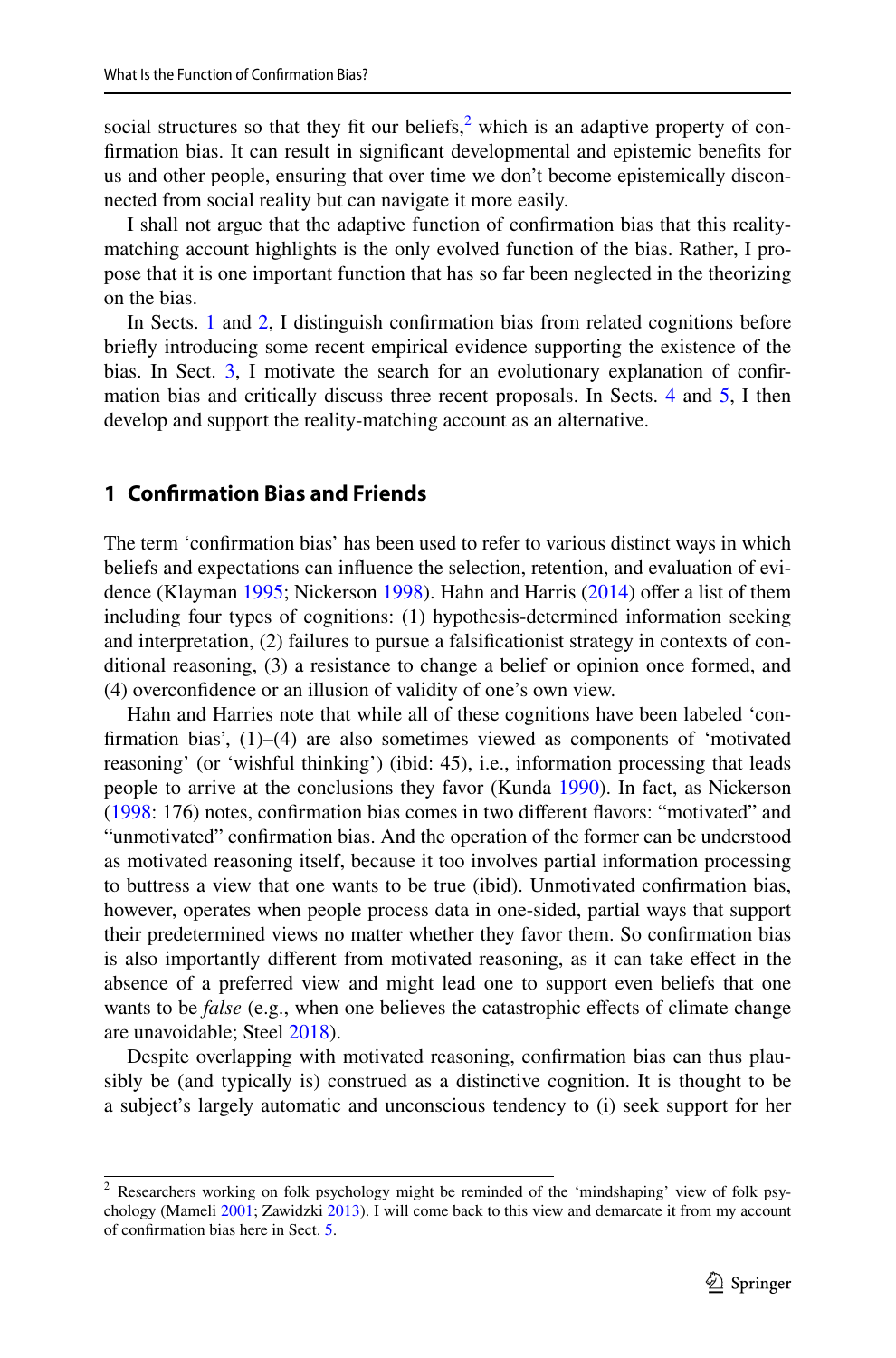pre-existing, favored or not favored beliefs and (ii) ignore or distort information compromising them (Klayman [1995:](#page-22-4) 406; Nickerson [1998](#page-23-0): 175; Myers and DeWall [2015](#page-23-1): 357; Palminteri et al. [2017](#page-23-8): 14). I here endorse this standard, functional concept of confrmation bias.

### <span id="page-3-0"></span>**2 Is Confrmation Bias Real?**

Many psychologists hold that the bias is a "pervasive" (Nickerson [1998](#page-23-0): 175; Pal-minteri et al. [2017](#page-23-8): 14), "ineradicable" feature of human reasoning (Haidt [2012:](#page-21-3) 105). Such strong claims are problematic, however. For there is evidence that, for instance, disrupting the fuency in information processing (Hernandez and Preston [2013](#page-21-6)) or priming subjects for distrust (Mayo et al. [2014](#page-22-7)) reduces the bias. Moreover, some researchers have recently re-examined the relevant studies and found that confrmation bias is in fact less common and the evidence of it less robust than often assumed (Mercier [2016;](#page-22-2) Whittlestone [2017\)](#page-24-3). These researchers grant, however, the weaker claim that the bias is real and often, in some domains more than in others, operative in human cognition (Mercier [2016:](#page-22-2) 100, 108; Whittlestone [2017](#page-24-3): 199, 207). I shall only rely on this modest view here. To motivate it a bit more, consider the following two studies.

Hall et al. ([2012\)](#page-21-7) gave their participants ( $N=160$ ) a questionnaire, asking them about their opinion on moral principles such as 'Even if an action might harm the innocent, it can still be morally permissible to perform it'. After the subjects had indicated their view using a scale ranging from 'completely disagree' to 'completely agree', the experimenter performed a sleight of hand, inverting the meaning of some of the statements so that the question then read, for instance, 'If an action might harm the innocent, then it is not morally permissible to perform it'. The answer scales, however, were not altered. So if a subject had agreed with the frst claim, she then agreed with the opposite one. Surprisingly, 69% of the study participants failed to detect at least one of the changes. Moreover, they subsequently tended to justify positions they thought they held despite just having chosen the *opposite*. Presumably, subjects accepted that they favored a particular position, didn't know the reasons, and so were now looking for support that would justify their position. They displayed a confirmation bias.<sup>[3](#page-3-1)</sup>

Using a similar experimental set-up, Trouche et al. [\(2016](#page-24-4)) found that subjects also tend to exhibit a selective 'laziness' in their critical thinking: they are more likely to

<span id="page-3-1"></span><sup>&</sup>lt;sup>3</sup> It might be proposed that when participants in the experiment seek reasons for their judgments, perhaps they take themselves already to have formed the judgements for *good reasons* and then wonder what these reasons might have been. Why would they seek reasons *against* a view that they have formed (by their own lights) for good reasons? However, we might equally well ask why they would take themselves to have formed a judgment for good reasons in the frst place even though they *don't know* any of them? If it is a general default tendency to assume that any view that one holds rests on good reasons, then that would again suggest the presence of a confrmation bias. For a general tendency to think that one's views rest on good reasons *even when one doesn't know them* is a tendency to favor and confrm these views while resisting balanced scrutiny of their basis.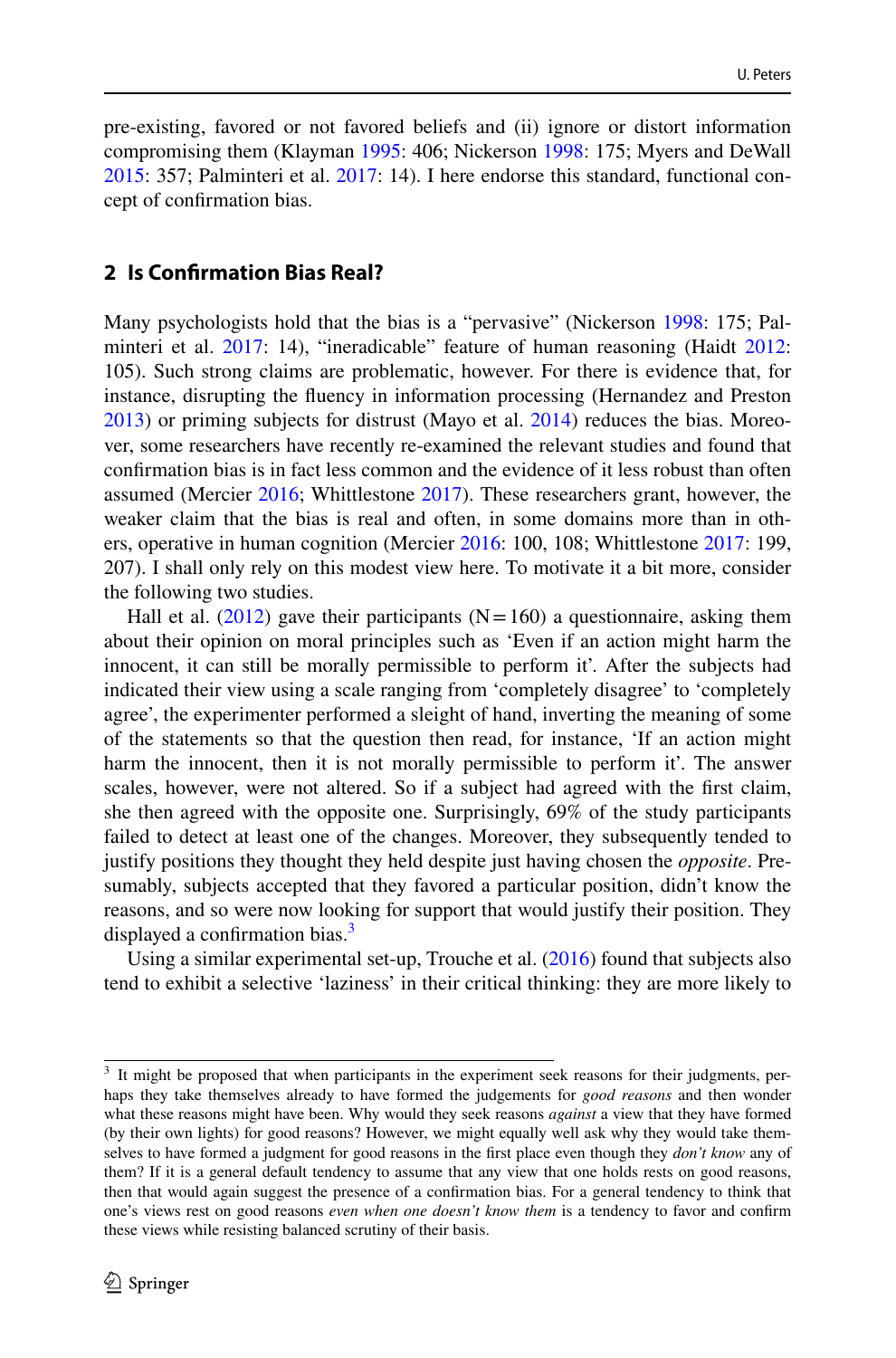avoid raising objections to their own positions than to other people's. Trouche et al. frst asked their test participants to produce arguments in response to a set of simple reasoning problems. Directly afterwards, they had them assess other subjects' arguments concerning the same problems. About half of the participants didn't notice that by the experimenter's intervention, in some trials, they were in fact presented with their *own* arguments again; the arguments appeared to these participants as if they were someone else's. Furthermore, more than half of the subjects who believed they were assessing someone else's arguments now rejected those that were in fact their own, and were more likely to do so for invalid than for valid ones. This suggests that subjects are less critical of their own arguments than of other people's, indicating that confrmation bias is real and perhaps often operative when we are considering our own claims and arguments.

## <span id="page-4-0"></span>**3 Evolutionary Accounts of the Bias**

Confrmation bias is typically taken to be epistemically problematic, as it leads to partial and therewith for the individual less reliable information processing and contributes to failures in, for instance, perspective-taking with clear costs for social and other types of cognition (Mercier and Sperber [2017:](#page-22-1) 215; Steel [2018](#page-23-3); Peters [2018;](#page-23-4) Dutilh Novaes [2018](#page-21-2)). *Prima facie*, the bias thus seems maladaptive.

But then why does it still exist? Granted, even if the bias isn't an adaptation, we might still be able to explain why it is with us today. We might, for instance, argue that it is a "spandrel", a by-product of the evolution of another trait that is an adaptation (Gould and Lewontin [1979](#page-21-8)). Or we may abandon the evolutionary approach to the bias altogether and hold that it emerged by chance.

However, evolutionary explanations of psychological traits are often fruitful. They can create new perspectives on these traits that may allow developing means to reduce the traits' potential negative effects (Roberts et al. [2012;](#page-23-9) Johnson et al. [2013\)](#page-21-9). Evolutionary explanations might also stimulate novel, testable predictions that researchers who aren't evolutionarily minded would overlook (Ketelaar and Ellis [2000](#page-22-8); De Bruine [2009\)](#page-21-10). Moreover, they typically involve integrating diverse data from diferent disciplines (e.g., psychology, biology, anthropology etc.), and thereby contribute to the development of a more complete understanding of the traits at play and human cognition, in general (Tooby and Cosmides [2015](#page-24-5)). These points equally apply when it comes to considering the origin of confrmation bias. They provide good reasons for searching for an evolutionary account of the bias.

Diferent proposals can be discerned in the literature. I will discuss three recent ones, what I shall call (1) the *argumentative*-*function* account, (2) the *group*-*cognition* account, and the (3) *intention–alignment* account. I won't offer conclusive arguments against them here. The aim is just to introduce some reservations about these proposals to motivate the exploration of an alternative.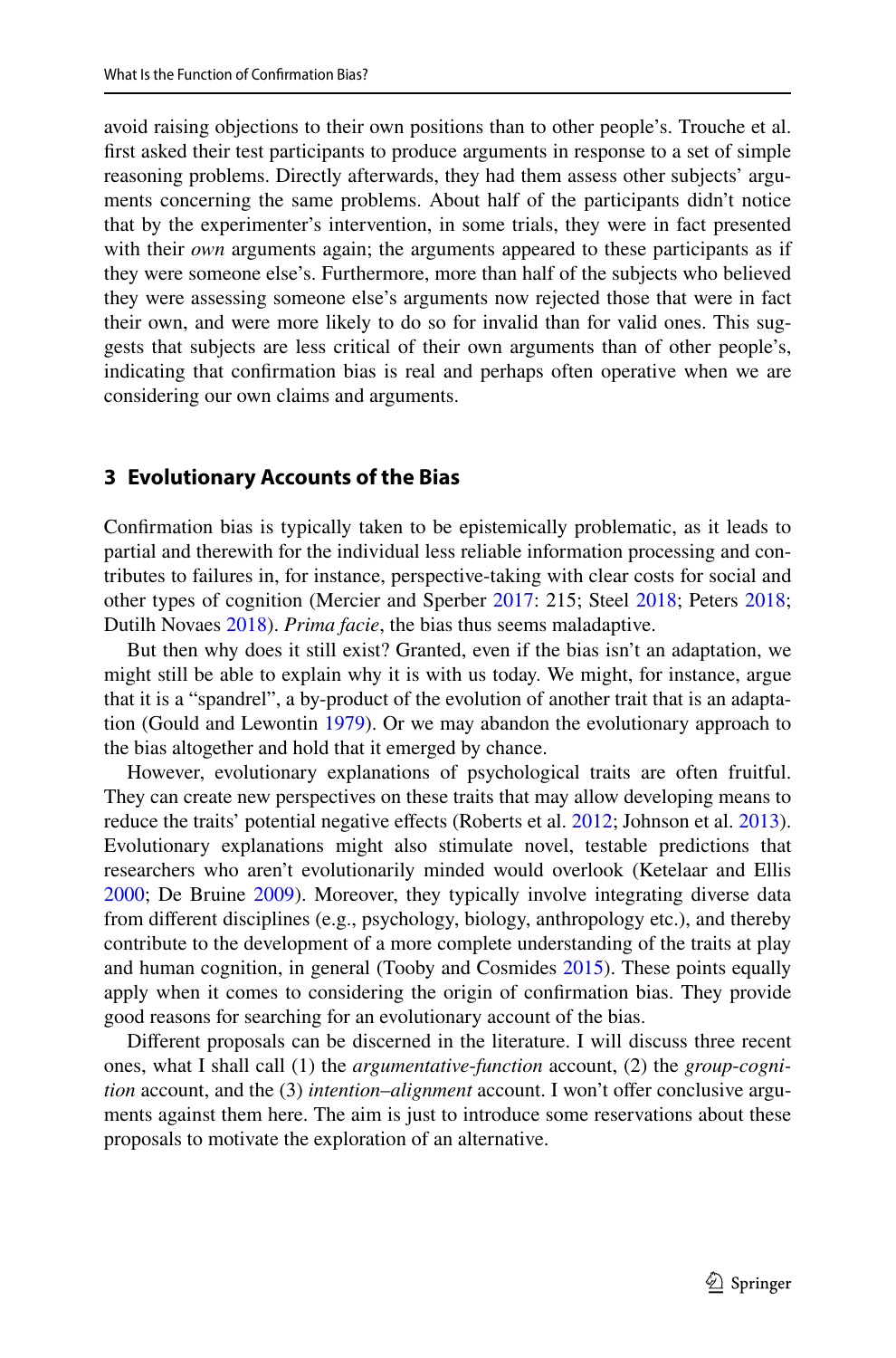#### **3.1 The Argumentative‑Function Account**

Mercier and Sperber ([2011,](#page-22-9) [2017\)](#page-22-1) hold that human reasoning didn't evolve for truth tracking but for making us better at convincing other people and evaluating their arguments so as to be convinced only when their points are compelling. In this context, when persuasion is paramount, the tendency to look for material supporting our preconceptions and to discount contradictory data allows us to accumulate argumentative ammunition, which strengthens our argumentative skill, Mercier and Sperber maintain. They suggest that confrmation bias thus evolved to "serve the goal of convincing others" [\(2011](#page-22-9): 63).

Mercier and Sperber acknowledge that the bias also hinders us in anticipating objections, which should make it more difcult for us to develop strong, objection–resistant arguments ([2017:](#page-22-1) 225f). But they add that it is much less cognitively demanding to *react* to objections than to anticipate them, because objections might depend on particular features of one's opponents' preferences or on information that only they have access to. It is thus more efficient to be 'lazy' in anticipating criticism and let the audience make the moves, Mercier and Sperber claim.

There is reason to be sceptical about their proposal, however. For instance, an anticipated objection is likely to be answered more convincingly than an immediate response from one's audience. After all, "forewarned is forearmed"; it gives a tactical advantage (e.g., more time to develop a reply) (Sterelny [2018](#page-24-1): 4). And even if it is granted that objections depend on private information, they also often derive from obvious interests and public knowledge, making an anticipation of them easy (ibid). Moreover, as Dutilh Novaes [\(2018](#page-21-2): 519) notes, there is a risk of "looking daft" when producing poor arguments, say, due to laziness in scrutinizing one's thoughts. Since individuals within their social groups depend on their reputation so as to fnd collaborators, anticipating one's audience's responses should be and have been more adaptive than having a confrmation bias (ibid). If human reasoning emerged for argumentative purposes, the existence of the bias remains puzzling.

#### **3.2 The Group‑Cognition Account**

Even if confrmation bias is maladaptive for *individual*s, it might still be adaptive for *groups*. For instance, Smart [\(2018](#page-23-7)) and Peters [\(2018](#page-23-4)) hold that in groups with a sufficient degree of cognitive diversity at the outset of solving a particular problem, each individual's confrmation bias might help the group as a whole conduct a more in-depth analysis of the problem space than otherwise. When each subject is biased towards a diferent particular proposal on how to solve the problem, the bias will push them to invest greater efort in defending their favored proposals and might, in the light of counterevidence, motivate them to consider rejecting auxiliary assumptions rather than the proposals themselves. This contributes to a thorough exploration of them that is less likely with less committed thinkers. Additionally, since individuals appear to have a particular strength in detecting faws in *others'* arguments (Trouche et al. [2016](#page-24-4)), open social criticism within the group should ensure that the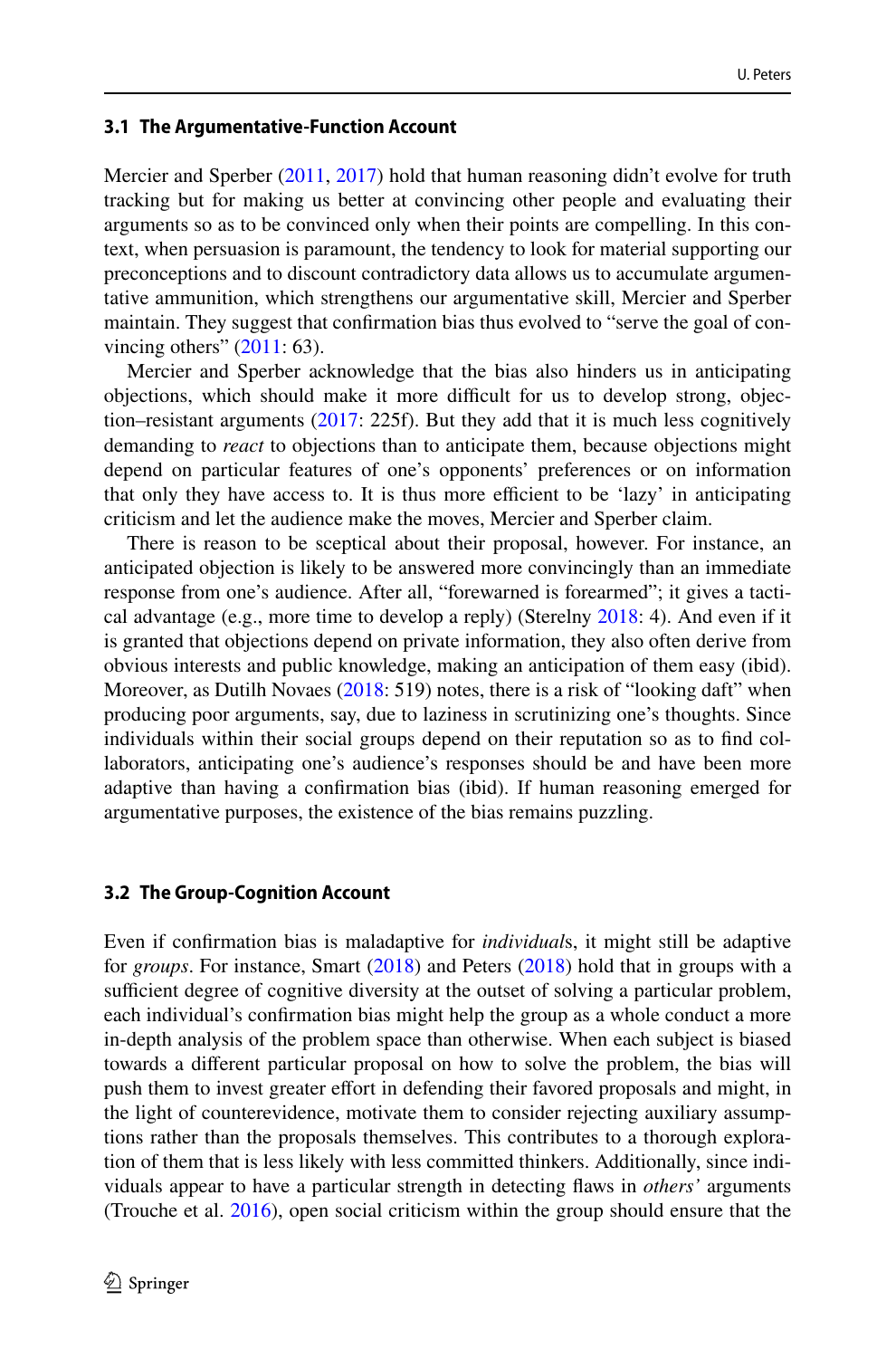*group's* conclusions remain reliable even if some, or at times most, of its members are led astray by their confrmation bias (Smart [2018](#page-23-7): 4190; Peters [2018](#page-23-4): 20).

Mercier and Sperber [\(2011](#page-22-9): 65) themselves already foat the idea of such a social "division of cognitive labor". They don't yet take its group-level benefts to explain why confrmation bias evolved, however (Dutilh Novaes [2018:](#page-21-2) 518f). Smart [\(2018](#page-23-7)) and Peters ([2018\)](#page-23-4) also don't introduce their views as accounts of the *evolved* function of the bias. But Dutilh Novaes ([2018:](#page-21-2) 519) and Levy [\(2019](#page-22-10): 317) gesture toward, and Smith and Wald [\(2019](#page-23-10)) make the case for, an evolutionary proposal along these lines, arguing that the bias was selected for making a group's inquiry more thorough, efective, and reliable.

While I have sympathies with this proposal, several researchers have noted that the concept of 'group selection' is problematic (West et al. [2007](#page-24-6); Pinker [2012](#page-23-11)). One of the issues is that since individuals reproduce faster than groups, a trait *T* that is an adaptation that is good for groups but bad for an individual's ftness won't spread, because the rate of proliferation of groups is undermined by the evolutionary disadvantage of *T* within groups (Pinker [2012\)](#page-23-11). The point equally applies to the proposal that confrmation bias was selected for its group-level benefts.

Moreover, a group arguably only benefts from each individual's confrmation bias if there is a diversity of viewpoints in the group and members express their views, as otherwise "group polarization" is likely to arise (Myers and Lamm [1976](#page-23-12)): arguments for shared positions will accumulate without being criticized, making the group's average opinion more extreme and less reliable, which is maladaptive. Crucially, ancestral 'hunter-gather' groups are perhaps unlikely to have displayed a diversity of viewpoints. After all, their members traveled less, interacted less with strangers, and were less economically dependent on other groups (Simpson and Beckes [2010](#page-23-13): 37). This should have homogenized them with respect to race, culture, and background (Schuck [2001](#page-23-14): 1915). Even today groups often display such homogeneity, as calls for diversity in academia, companies etc. indicate. These points provide reasons to doubt that ancestral groups provided the kind of conditions in which confrmation bias could have produced the benefts that the group-cognition account highlights rather than maladaptive effects tied to group polarization.

### **3.3 The Intention–Alignment Account**

Turning to a third and here fnal extant proposal on the evolution of confrmation bias, Norman [\(2016](#page-23-5)) argues that human reasoning evolved for facilitating an "intention alignment" between individuals: in social interactions, reasons typically 'overwrite' nonaligned mental states (e.g., people's divergent intentions or beliefs) with aligned ones by showing the need for changing them. Norman holds that human reasoning was selected for this purpose because it makes cooperation easier. He adds that, in this context, "confrmation bias would have facilitated intention alignment, for a tribe of hunter-gatherers prone to [the bias] would more easily form and maintain the kind of shared outlook needed for mutualistic collaboration. The mythologies and ideologies taught to the young would accrue confrming evidence and tend to stick, thereby cementing group solidarity" [\(2016](#page-23-5): 700). Norman takes his view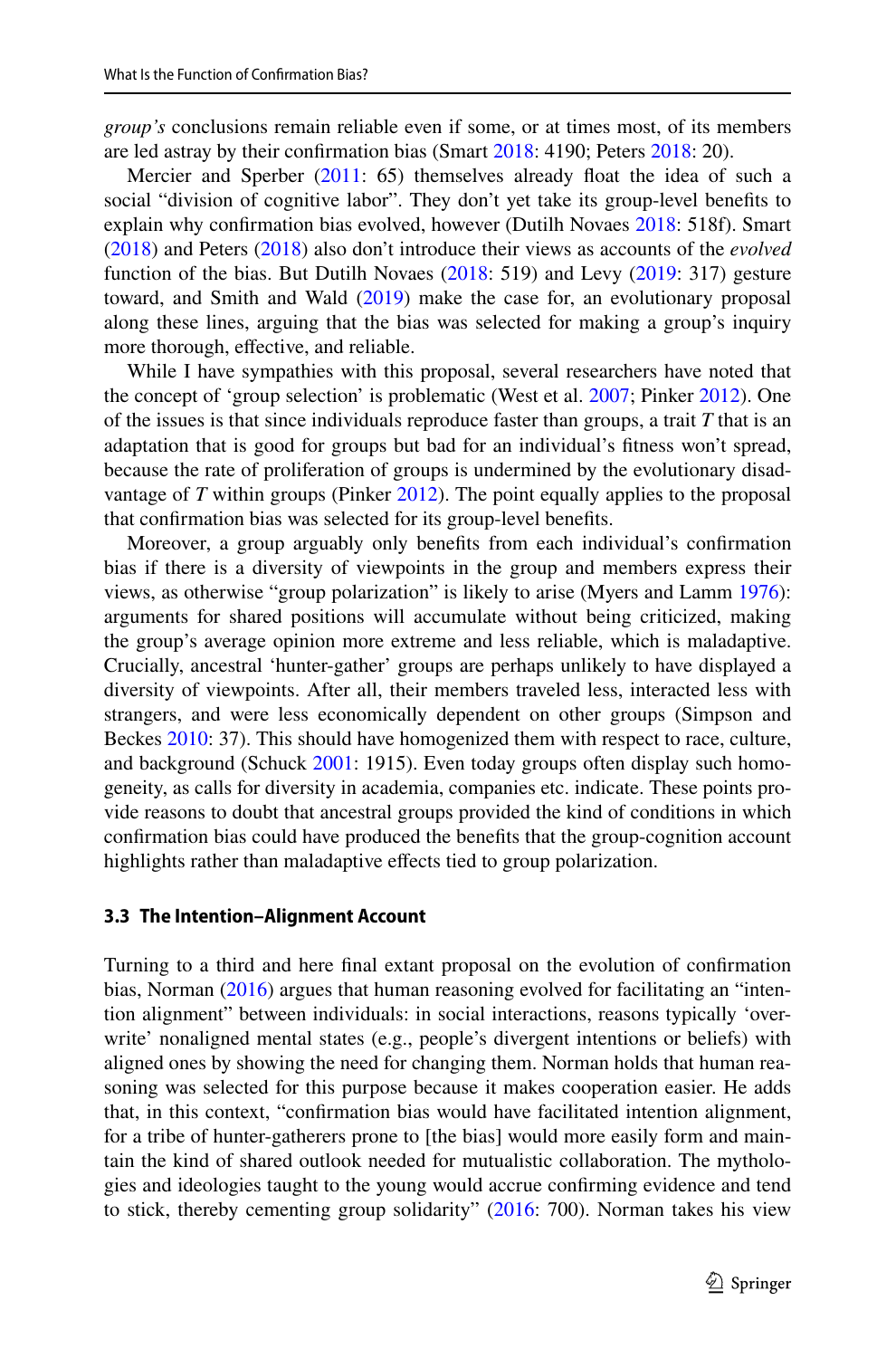to be supported by the "fact that confrmation bias is especially pronounced when a group's ideological preconceptions are at stake" (ibid).

However, the proposal seems at odds with the fnding that the bias inclines subjects to ignore or misconstrue their opponents' objections. In fueling one-sided information processing to support one's own view, the bias makes people less able to anticipate and adequately respond to their interlocutor's point of view (Dutilh Novaes [2018:](#page-21-2) 520). Due to that effect, the bias arguably makes an intention alignment with others (especially with one's opponents) harder, not easier. Moreover, since our ancesteral groups are (as noted above) likely to have been largely viewpoint homogenous, in supporting intention-alignment in these social environments, confrmation bias would have again facilitated group polarization, which is *prima facie* evolutionarily disadvantageous.

All three proposals of the adaptive role of confrmation bias considered so far thus raise questions. While the points mentioned aren't meant to be fatal for the proposals and might be answerable within their frameworks, they do provide a motivation to explore an alternative.

## <span id="page-7-0"></span>**4 Towards an Alternative**

The key idea that I want to develop is the following. Confrmation bias is typically taken to work against an individual's truth tracking (Mercier and Sperber [2017](#page-22-1): 215; Peters [2018](#page-23-4): 15), and indeed searching for information supporting one's beliefs and ignoring contradictory data is epistemically disadvantageous when what one takes to be reality is and stays diferent from what one believes it to be. However, reality doesn't always remain unchanged when we form beliefs about it. Consider social beliefs, that is, beliefs about people (oneself, others, and groups) and social structures (i.e., relationships between individuals, groups, and socio-political institutions). I shall contend that a confrmation bias pertaining to social beliefs reinforces our confdence in these beliefs, therewith strengthening our tendency to behave in ways that cause changes in reality so that it corresponds to the beliefs, turning them (when they are initially inaccurate) into *self*-*fulflling prophecies* (SFPs) (Merton [1948](#page-22-11); Biggs [2009\)](#page-20-1). Due to its role in helping us make social reality match our beliefs, confrmation bias is adaptive, or so I will argue. I frst introduce examples of SFPs of social beliefs. Then I explore the relevance of these beliefs in our species, before making explicit the adaptive role of confrmation bias in facilitating SFPs.

### **4.1 Social Beliefs and SFPs**

Social beliefs often lead to SFPs with benefcial outcomes. Here are four examples.

1. *S* (false) believes he is highly intelligent. His self-view motivates him to engage with intellectuals, read books, attend academic talks, etc. This makes him increas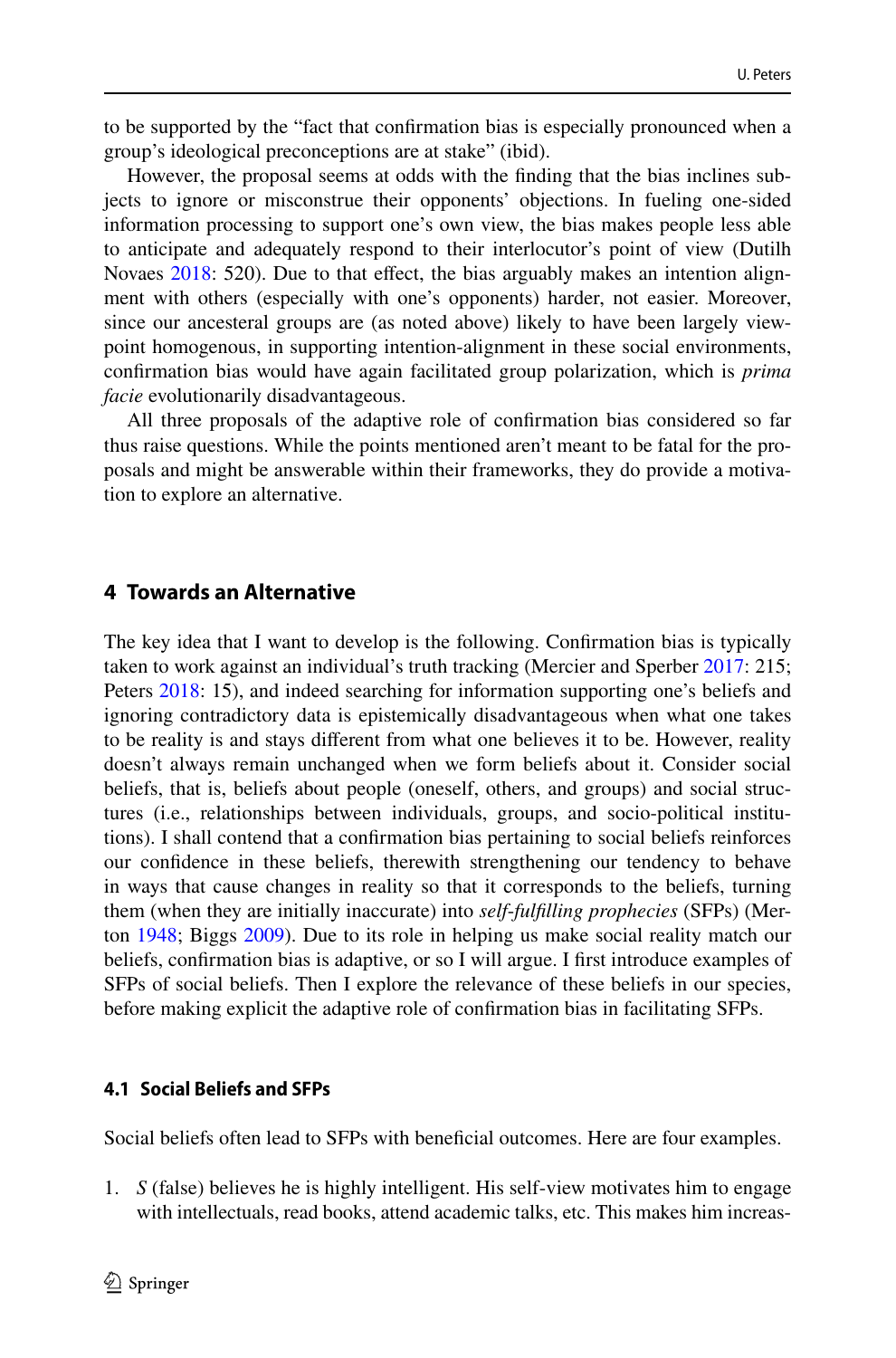ingly more intelligent, gradually confrming his initially inaccurate self-concept (for relevant empirical data, see Swann [2012\)](#page-24-7).

- 2. Without a communicative intention, a baby boy looking at a kitten produces a certain noise: 'ma-ma'. His mother is thrilled, believing (falsely) that he is beginning to talk and wants to call her. She responds accordingly, rushing to him, attending to him, and indicating excitement. This leads the boy to associate 'ma-ma' with the arrival and attention of his mother. And so he gradually begins using the sounds to call her, confrming her initially false belief about his communicative intention (for relevant empirical data, see Mameli [2001](#page-22-6)).
- 3. A father believes his adolescent daughter doesn't regularly drink alcohol, but she does. He acts in line with his beliefs, and expresses it in communication with other people. His daughter notices and likes his positive view of her, which motivates her to increasingly resist drinks, gradually fulflling her father's optimistic belief about her (for relevant empirical data; see Willard et al. [2008](#page-24-8)).
- 4. A teacher (falsely) believes that a student's current academic performance is above average. She thus gives him challenging material, encourages him, and communicates high expectations. This leads the student to increase his eforts, which gradually results in above-average academic performance (for relevant evidence, see Madon et al. [1997](#page-22-12)).

SFPs of initially false positive trait ascriptions emerge in many other situations too. They also occurred, for instance, when adults ascribed to children traits such as being tidy (Miller et al. [1975](#page-22-13)), charitable (Jensen and Moore [1977\)](#page-21-11), or cooperative (Grusec et al. [1978\)](#page-21-12). Similarly, in adults, attributions of, for example, kindness (Murray et al. [1996](#page-22-14)), eco-friendliness (Cornelissen et al. [2007](#page-21-13)), military competence (Davidson and Eden [2000\)](#page-21-14), athletic ability (Solomon [2016\)](#page-23-15), and even physiological changes (Turnwald et al.  $2018$ ) have all had self-fulfilling effects. Moreover, these effects don't necessarily take much time to unfold but can happen swiftly in a single interaction (e.g., in interview settings; Word et al. [1974\)](#page-24-10) right after the ascription (Turnwald et al. [2018:](#page-24-9) 49).

SFPs are, however, neither pervasive nor all-powerful (Jussim [2012\)](#page-21-15), and there are various conditions for them to occur (Snyder and Klein [2007](#page-23-16)). For instance, they tend to occur only when targets are able to change in accordance with the trait ascriptions, when the latter are believable rather than unrealistic (Alfano [2013:](#page-20-2) 91f), and when the ascriber holds more power than the ascribee (Copeland [1994](#page-20-3): 264f). But comprehensive literature reviews confrm that SFPs are "real, reliable, and occa-sionally quite powerful" (Jussim [2017](#page-22-15): 8; Willard and Madon [2016](#page-24-11)).

### **4.2 The Distribution of Social Beliefs and Role of Prosociality in Humans**

Importantly, SFPs can be pernicious when the beliefs at the center of them capture negative social conceptions, for instance, stereotypes, anxious expectations, fear, or hostility (Darley and Gross [1983;](#page-21-16) Downey et al. [1998](#page-21-17); Madon et al. [2018](#page-22-16)). In these cases, SFPs would be maladaptive. Given this, what do we know about the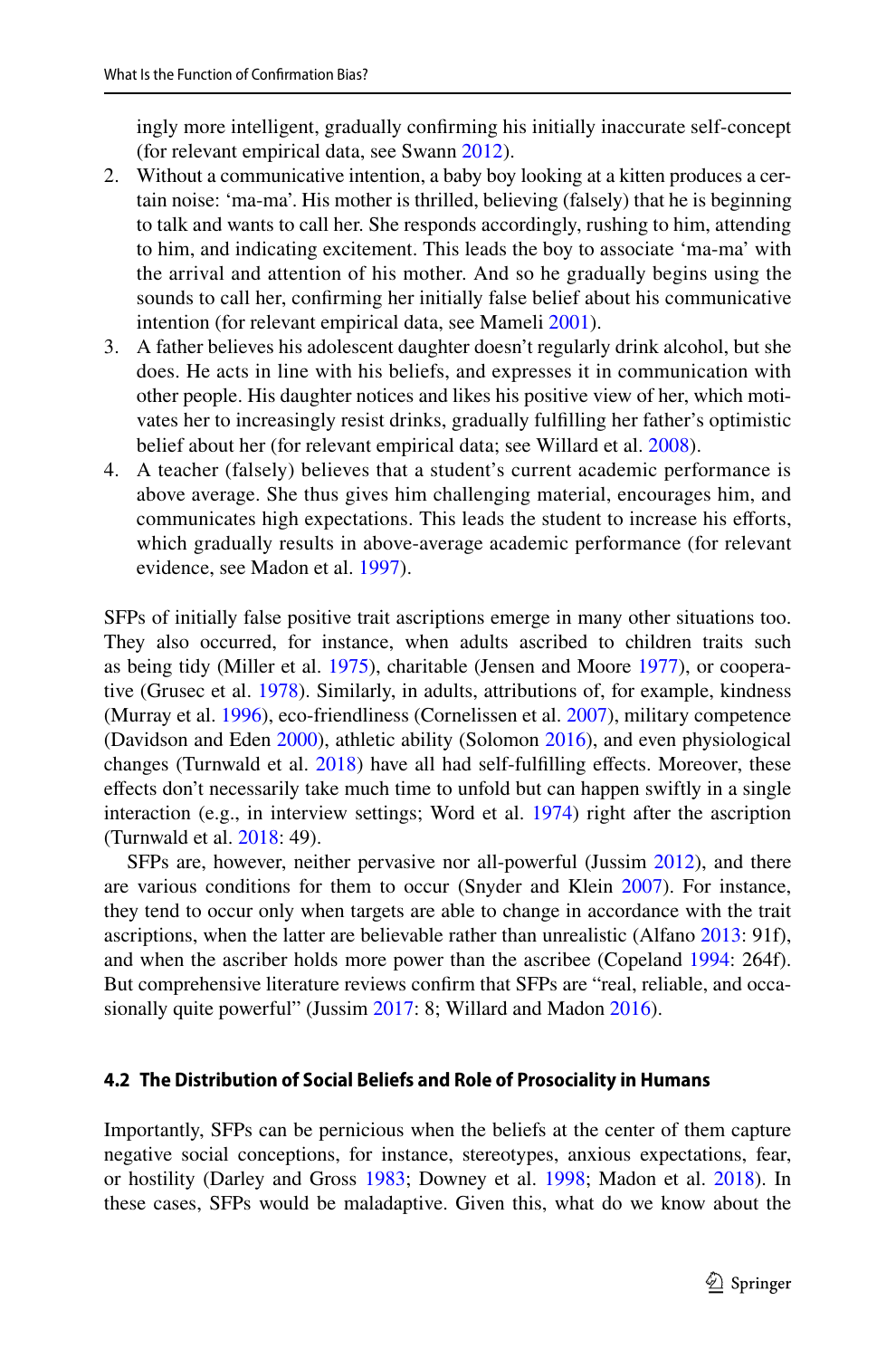distribution of social beliefs, in general, and positive ones, in particular, in ancestral human groups?

Many researchers hold that our evolutionary success as a species relies on our being "ultra-social" and "ultra-cooperative" animals (e.g., Tomasello [2014](#page-24-12): 187; Henrich [2016\)](#page-21-18). Human sociality is "spectacularly elaborate, and of profound biological importance" because "our social groups are characterized by extensive cooperation and division of labour" (Sterelny [2007](#page-24-13): 720). Since we live in an almost continuous fow of interactions with conspecifcs, "solving problems of coordination with our fellows is [one of] our most pressing ecological tasks" (Zawidzki [2008:](#page-24-14) 198). A signifcant amount of our beliefs are thus likely to be social ones (Tomasello [2014:](#page-24-12) 190f).

Moreover, when it comes to oneself, to group or "tribe" members, and to collaborators, these beliefs often capture positive to overly optimistic ascriptions of traits (e.g., communicativeness, skills, etc.; Simpson and Beckes [2010\)](#page-23-13). This is well established when it comes to one's beliefs about oneself (about 70% of the general population has a positive self-conception; Talaifar and Swann [2017](#page-24-15): 4) and one's family members (Wenger and Fowers [2008](#page-24-16)). The assumption that the point also holds for 'tribe' members and collaborators, more generally, receives support from the "tribalinstincts hypothesis" (Richerson and Boyd [2001\)](#page-23-17), which holds that humans tend to harbor "ethnocentric attitudes in favor of [their] own tribe along with its members, customs, values and norms", as this facilitates social predictability and cooperation (Kelly [2013](#page-22-17): 507). For instance, in the past as much as today, humans "talk differently about their in-groups than their out-groups, such that they describe the in-group and its members [but not out-groups] as having broadly positive traits" (Stangor [2011](#page-23-18): 568). In subjects with such 'tribal instincts', judgments about outgroup members might easily be negative. But within the groups of these subjects, among in-group members, overly optimistic, cooperation-enhancing conceptions of others should be and have been more dominant particularly in "intergroup confict, [which] is undeniably pervasive across human societies" (McDonald et al. [2012:](#page-22-18) 670). Indeed, such conficts are known to fuel in-group "glorifcation" (Leidner et al. [2010;](#page-22-19) Golec De Zavala [2011\)](#page-21-19).

Given these points, in 'ultra-cooperative' social environments in which 'tribe' members held predominantly positive social conceptions and expectations about ingroup subjects, positive SFPs should have been overall more frequent and stronger than negative ones. Indeed, there is evidence that even today, positive SFPs in individual, dyadic interactions are more likely and pronounced than negative ones. [4](#page-9-0) For instance, focusing on mothers' beliefs about their sons' alcohol consumption, Willard et al. [\(2008](#page-24-8)) found that children "were more susceptible to their mothers'

<span id="page-9-0"></span><sup>4</sup> SFPs can also accumulate when they occur across diferent interactions, and in contemporary societies, overall accumulative SFP efects of negative social beliefs capturing, e.g., stereotypes might be stronger than those of positive social beliefs in individual dyadic interactions (Madon et al. [2018](#page-22-16)). However, in ancestral, 'tribal' groups of highly interdependent subjects, even accumulative SFPs of, e.g., stereotypes would perhaps still have contributed to conformity and social stability. I shall return to the possible SFPrelated benefts of nowadays highly negative social conceptions, i.e., stereotypes, ethnocentrism etc. below.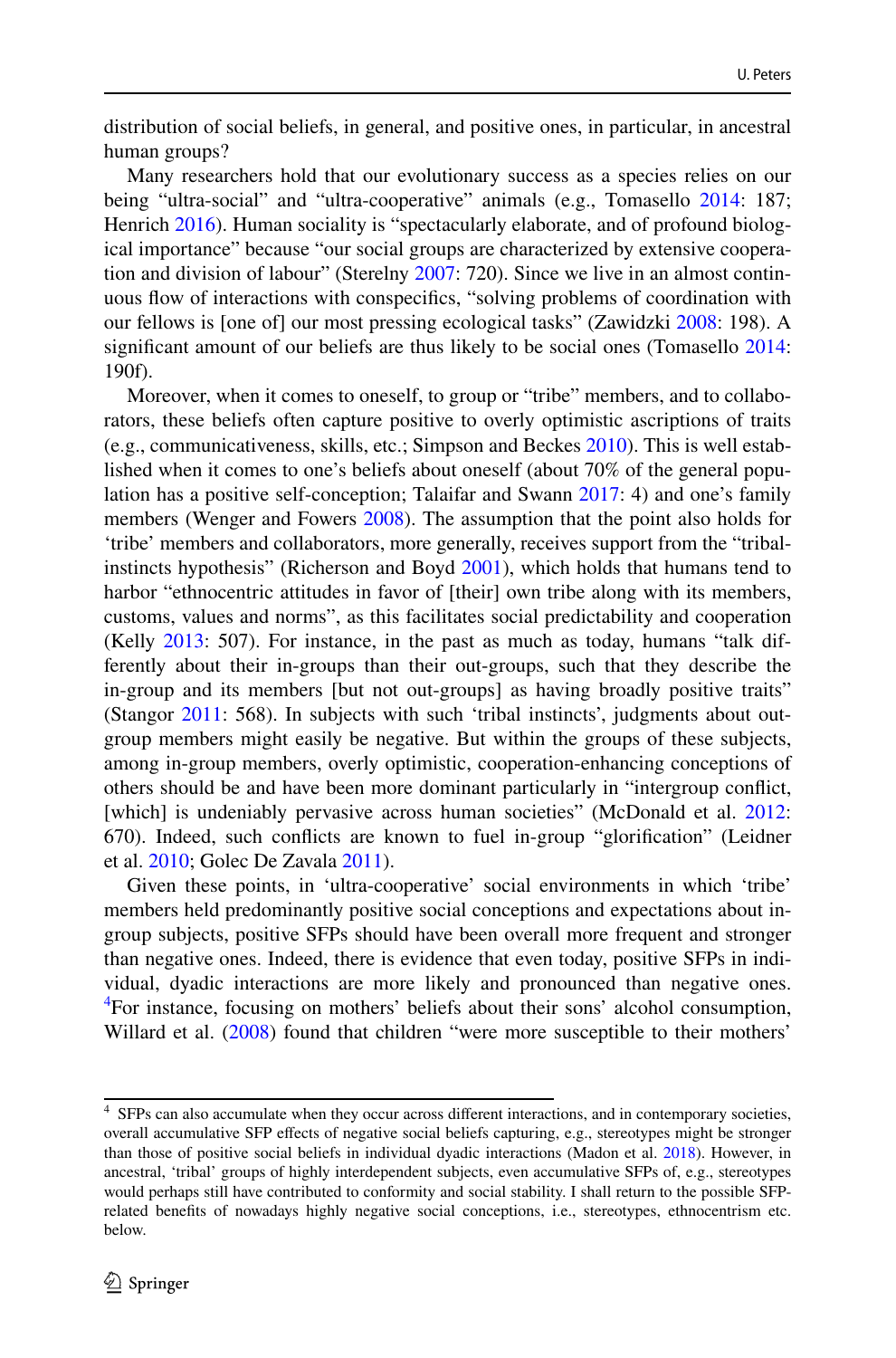positive than negative self-fulfilling effects" (499): "mothers' false beliefs buffered their adolescents against increased alcohol use rather than putting them at greater risk" (Willard and Madon [2016:](#page-24-11) 133). Similarly, studies found that "teachers' false beliefs raised students' achievement more than they lowered it" (Willard and Madon [2016](#page-24-11): 118): teacher overestimates "increase[d] achievement more than teacher underestimates tended to decrease achievement among students" (Madon et al. [1997](#page-22-12): 806). Experiments with stigmatized subjects corroborate these results further (ibid), leading Jussim ([2017\)](#page-22-15) in his literature review to conclude that high teacher expectations help students "more than low expectations harm achievement" (8).

One common explanation of this asymmetry is that SFPs typically depend on whether the targets of the trait ascriptions involved accept the expectations imposed on them via the ascriptions (Snyder and Klein [2007](#page-23-16)). And since subjects tend to strive to think well of themselves (Talaifar and Swann [2017\)](#page-24-15), they respond more to positive than negative expectations (Madon et al. [1997:](#page-22-12) 792). If we combine these considerations with the assumption that in ancestral groups of heavily interdependent subjects, positive social beliefs about in-group members (in-group favoritism) are likely to have been more prevalent than negative ones, then there is reason to hold that the SFPs of the social conceptions in the groups at issue were more often than not adaptive. With these points in mind, it is time to return to confrmation bias.

## **4.3 From SFPs to Confrmation Bias**

Notice that SFPs depend on trait or mental-state ascriptions that are 'ahead' of their own truth: they are formed when an objective assessment of the available evidence doesn't yet support their truth. Assuming direct doxastic voluntarism is false (Matheson and Vitz [2014\)](#page-22-20), how can they nonetheless be formed and confdently maintained?

I suggest that confrmation bias plays an important role: it allows subjects to become and remain convinced about their social beliefs (e.g., trait ascriptions) when the available evidence doesn't yet support their truth. This makes SFPs of these beliefs more likely than if the ascriber merely verbally attributed the traits without committing to the truth of the ascriptions, or believed in them but readily revised the beliefs. I shall argue that this is in fact adaptive not only when it comes to positive trait ascriptions, but also to negative ones. I will illustrate the point frst with respect to positive trait ascriptions.

### **4.3.1 Motivated Confrmation Bias and Positive Trait Ascriptions**

Suppose that you ascribe a positive property *T* to a subject *A*, who is your ward, but (unbeknownst to you) the available evidence doesn't yet fully support that ascription. The more convinced you are about your view of *A* even in the light of counterevidence, the better you are at conveying your conviction to *A* because, generally, "people are more infuenced [by others] when [these] others express judgments with high confidence than low confidence" (Kappes et al. [2020:](#page-22-21) 1; von Hippel and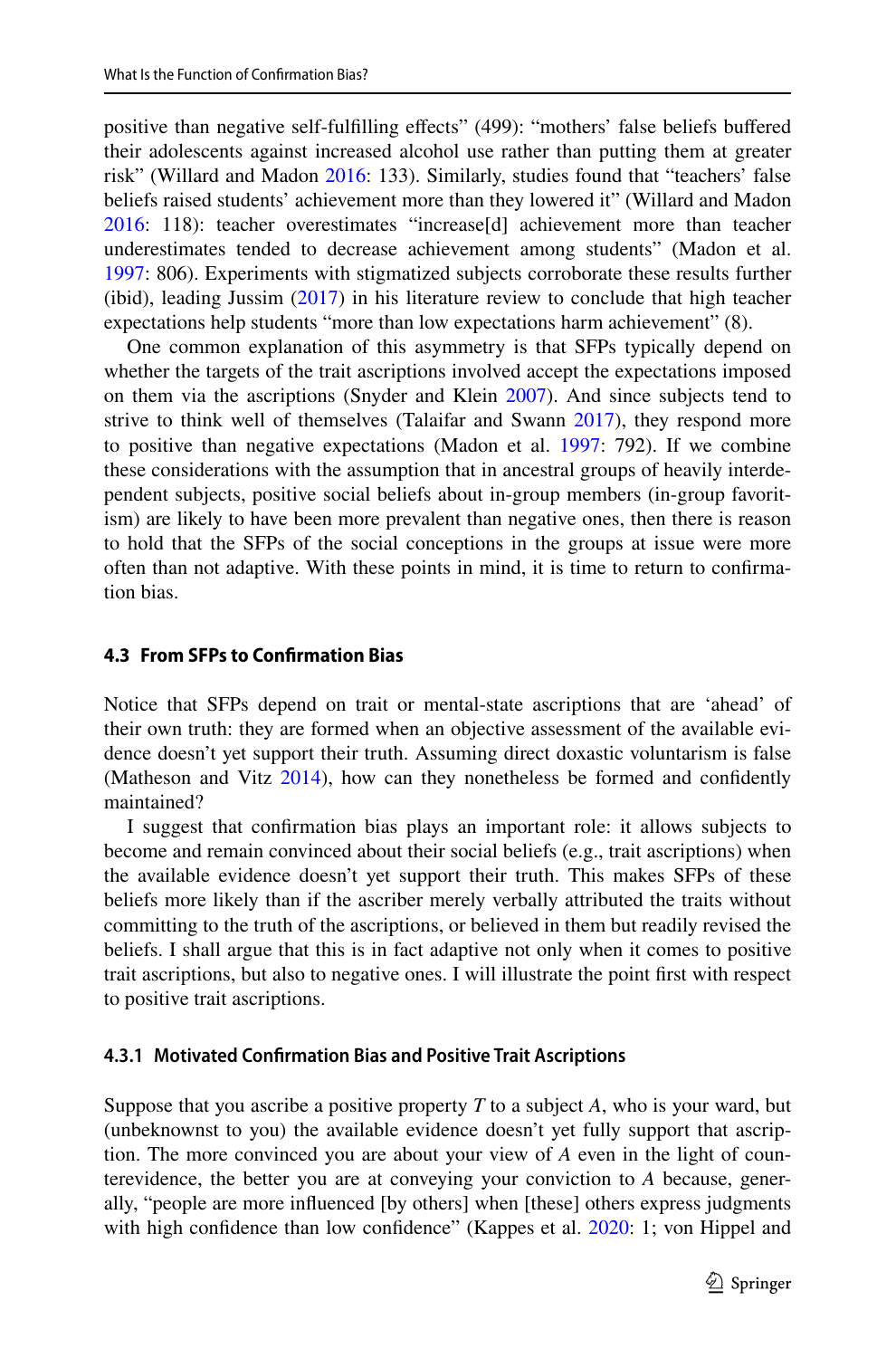Trivers [2011\)](#page-24-17). Additionally, the better you are at conveying to *A* your conviction that he has *T*, the more confdent he himself will be that he has that trait (assuming he trusts you) (Sniezek and Van Swol [2001](#page-23-19)). Crucially, if *A* too is confdent that he has *T*, he will be more likely to conform to the corresponding expectations than if he doesn't believe the ascription, say, because he notices that you only *say* but don't believe that he has *T*. Relatedly, the more convinced you are about your trait ascription to *A*, the clearer your signaling of the corresponding expectations to *A* in your behavior (Tormala [2016](#page-24-18)) and the higher the normative impetus on him, as a cooperative subject, to conform so as to avoid disrupting interactions with you.

Returning to confrmation bias, given what we know about the cognitive efect of the bias, the more afected you are by the bias, the stronger your belief in your trait ascriptions to *A* (Rabin and Schrag [1999\)](#page-23-20), and so the lower the likelihood that you will reveal in your behavior a lack of conviction about them that could undermine SFPs. Thus, the more afected you are by the bias, the higher the likelihood of SFPs of the ascriptions because conviction about the ascriptions plays a key facilitative role for SFPs. This is also experimentally supported. For several studies found that SFPs of trait ascriptions occurred only when ascribers were *certain* of the ascriptions, not when they were less confdent (Swann and Ely [1984](#page-24-19); Pelham and Swann [1994](#page-23-21); Swann [2012](#page-24-7): 30). If we add to these points that SFPs of trait ascriptions were in developmental and educational contexts in ancestral tribal groups more often benefcial for the targets than not, then there is a basis for holding that confrmation bias might in fact have been selected for sustaining SFPs.

Notice that the argument so far equally applies to motivated reasoning. This is to be expected because, as mentioned above, *motivated* confrmation bias is an instance of motivated reasoning (Nickerson [1998\)](#page-23-0). To pertain specifcally to confrmation bias, however, the evolutionary proposal that the bias was selected for facilitating SFPs of social conceptions also has to hold for *unmotivated* confrmation bias. Is this the case?

#### **4.3.2 Unmotivated Confrmation Bias and Negative Trait Ascriptions**

Notice that when we automatically reinforce any of our views no matter whether we favor them, then our preferences won't be required for and undermine the reinforcement process and the SFPs promoted by it. This means that such a general tendency, i.e., a confrmation bias, can fulfl the function of facilitating SFPs more frequently than motivated cognitions, namely whenever the subject has acquired a social conception (e.g., as the result of upbringing, learning, or testimony). This is adaptive for at least three reasons.

First, suppose that as a parent, caretaker, or teacher you (unknowingly) wishfully believe that *A*, who is your ward, has a positive trait *T*. You tell another subject (*B*) that *A* has *T*, and, on your testimony, *B* subsequently believes this too. But suppose that unlike you, *B* has no preference as to whether *A* has *T.* Yet, as it happens, she still has a confrmation bias toward her beliefs. Just like you, *B* will now process information so that it strengthens her view about *A*. This increases her conviction in, and so the probability of an SFP of, the trait ascription to *A*, because now both you and *B* are more likely to act toward *A* in ways indicating ascription-related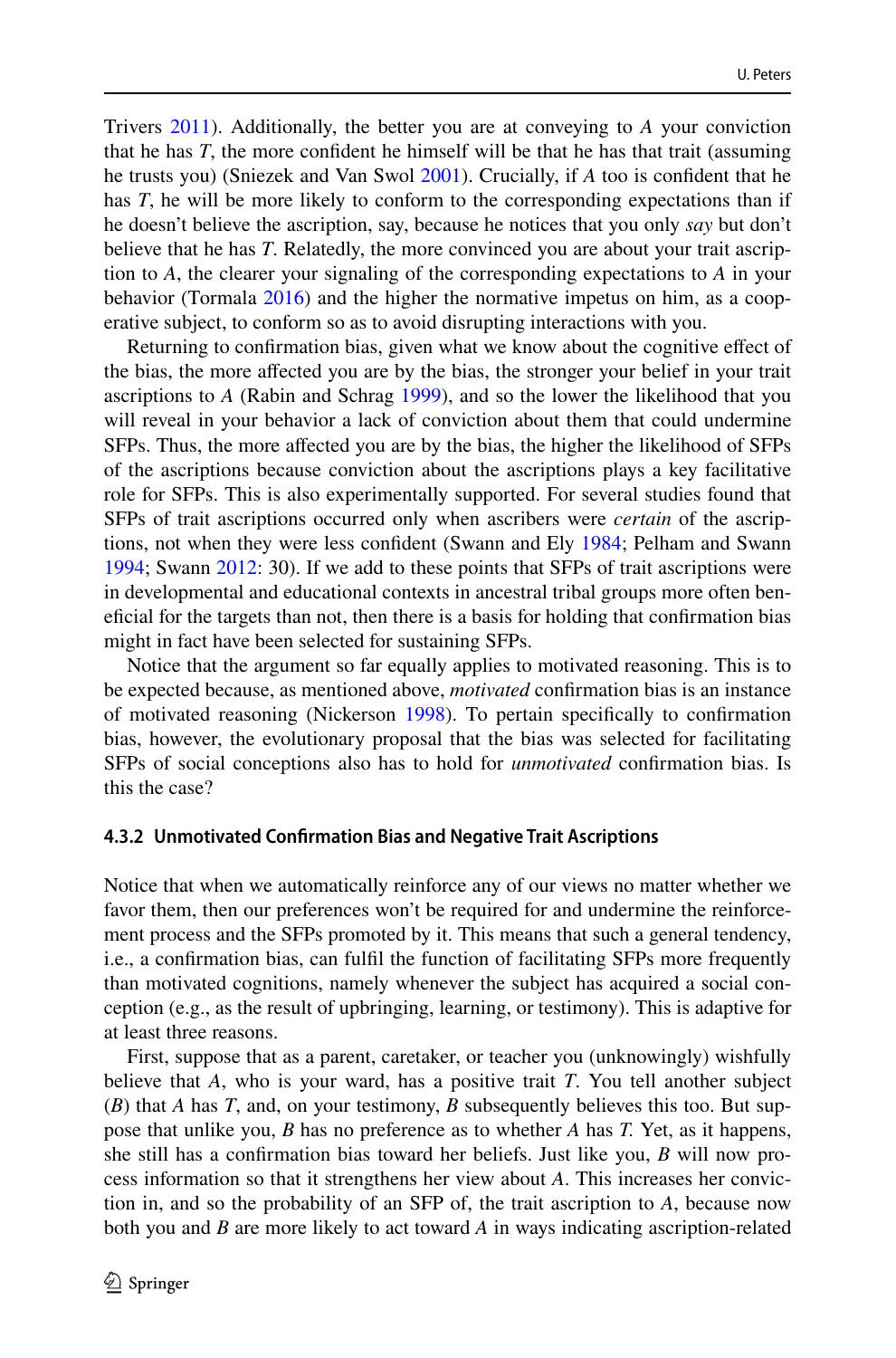expectations. As a general tendency to support any of one's beliefs rather than only *favored* ones, the bias thus enables a social 'ripple' effect in the process of making trait ascriptions match reality. Since this process is in ultra-social and ultra-cooperative groups more often than not adaptive (e.g., boosting the development of a positive trait in *A*), in facilitating a social extension of it, confrmation bias is adaptive too.

Secondly, in ancestral groups, many of the social conceptions (e.g., beliefs about social roles, gender norms, stereotypes etc.) that subjects unrefectively acquired during their upbringing and socialization will have been geared toward preserving the group's function and *status quo* and aligning individuals with them (Sterelny [2006](#page-24-20): 148). Since it can operate independently of a subject's preferences, a confrmation bias in each member of the group would have helped the group enlist each of its members for re-producing social identities, social structures, traits, and roles in the image of the group's conceptions even when these individuals disfavored them. In sustaining SFPs of these conceptions, which might have included various stereotypes or ethnocentric, prejudicial attitudes that we today consider ofensive negative trait ascriptions (e.g., gender or racist stereotypes) (Whitaker et al. [2018\)](#page-24-21), confrmation bias would have been adaptive in the past. For, as Richerson and Boyd ([2005:](#page-23-22) 121f) note too, in ancestral groups, selection pressure favored social conformity, predictability, and stability. That confrmation bias might have evolved for facilitating SFPs that serve the 'tribal' *collective*, possibly even against the preference, autonomy, and better judgment of the individual, is in line with recent research suggesting that many uniquely human features of cognition evolved through pressures selecting for the ability to conform to other people and to facilitate social projects (Henrich [2016](#page-21-18)). It is thought that these features may work against common ideals associated with self-reliance or "achieving basic personal autonomy, because the main purpose of [them] is to allow us to fuidly mesh with others, making us efective nodes in larger networks" (Kelly and Hoburg [2017](#page-22-22): 10). I suggest that confirmation bias too was selected for making us efective 'nodes' in social networks by inclining us to create social reality that corresponds to these networks' conceptions even when we dislike them or they are harmful to others (e.g., out-group members).

Thirdly, in helping us make social afairs match our beliefs about them even when we don't favor them, confirmation bias also provides us with significant epistemic benefts in social cognition. Consider Jack and Jill. Both have just seen an agent *A* act ambiguously, and both have formed a frst impression of *A* according to which *A* is acting the way he is because he has trait *T*. Suppose neither Jack nor Jill has any preference as to whether *A* has that trait but subsequently process information in the following two diferent ways. Jack does *not* have a confrmation bias but impartially assesses the evidence and swiftly revises his beliefs when encountering contradictory data. As it happens, *A*'s behavior soon does provide him with just such evidence, leading him to abandon his frst impression of *A* and reopen the search for an explanation of *A*'s action. In contrast, Jill *does* have a confrmation bias with respect to her beliefs and interprets the available evidence so that it supports her beliefs. Jill too sees *A* act in a way that contradicts her frst impression of him. But unlike Jack, she doesn't abandon her view. Rather, she reinterprets *A*'s action so that it bolsters her view. Whose information processing might be more adaptive?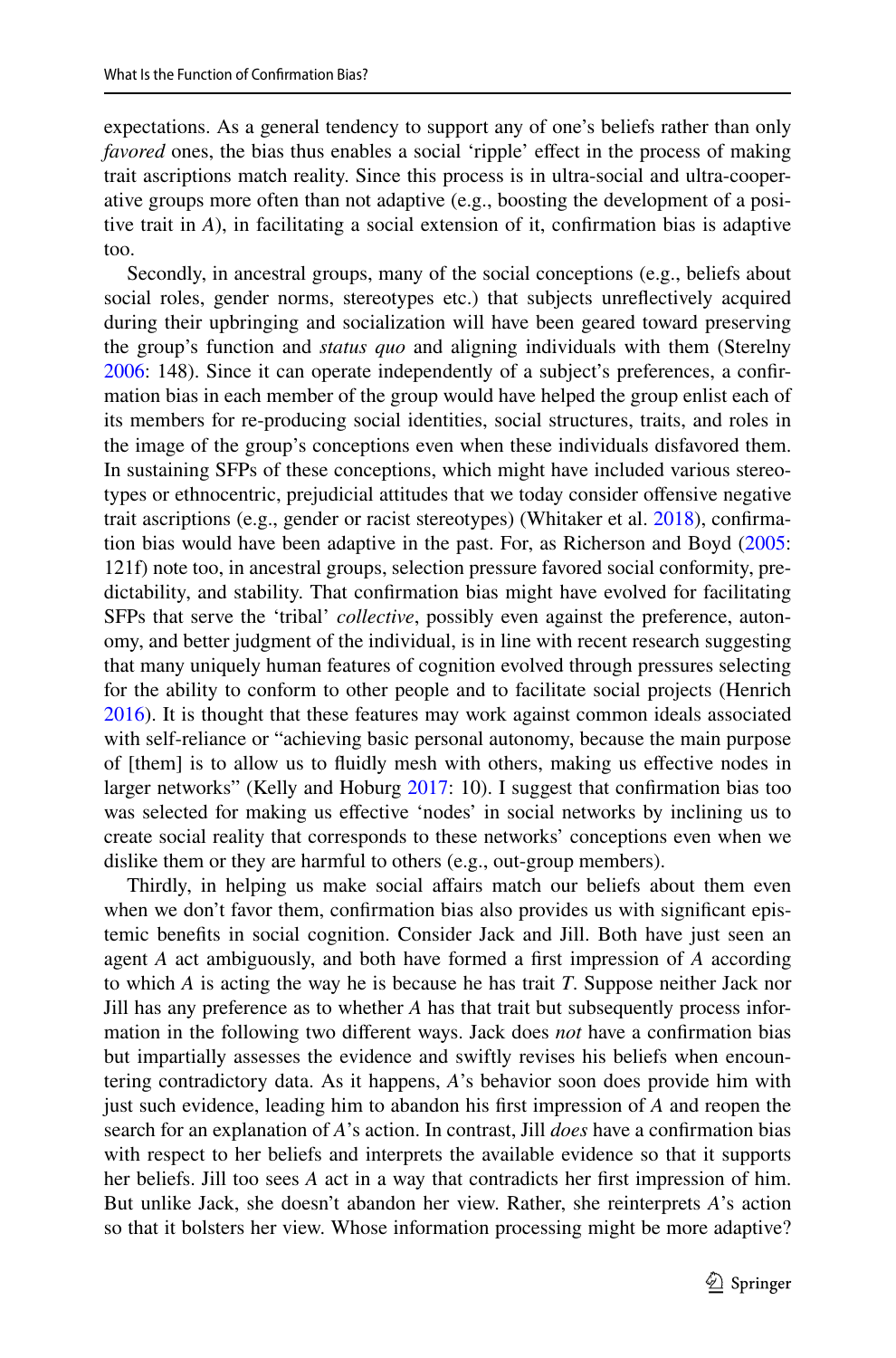For Jack, encountering data challenging his view removes certainty and initiates a new cycle of computations about *A*, which requires him to postpone a possible collaboration with *A*. For Jill, however, the new evidence strengthens her view, leading her to keep the issue of explaining *A*'s action settled and be ready to collaborate with him. Jack's approach might still seem better for attaining an accurate view of *A* and predicting what he'll do next. But suppose Jill confdently signals to *A* her view of him in her behavior. Since people have a general inclination to fulfl others' expectations (especially positive ones) out of an interest in coordinating and getting along with them (Dardenne and Leyens [1995](#page-21-20); Bacharach et al. [2007\)](#page-20-4), when *A* notices Jill's conviction that he displays *T*, he too is likely to conform, which provides Jill with a correct view of what he will do next. Jill's biased processing is thus more adaptive than Jack's approach: a confrmation bias provides her with certainty and simpler information processing that simultaneously facilitates accurate predictions (via contributing to SFPs). Generalizing from Jill, in everyday social interactions we all form swift frst impressions of others without having any particular preference with respect to these impressions either way. Assuming that confrmation bias operates on them nonetheless, the bias will frequently be adaptive in the ways just mentioned.

## **4.3.3 Summing Up: The Reality‑Matching Account**

By helping subjects make social reality match their beliefs about it no matter whether they favor these beliefs or the latter are sufficiently evidentially supported, confirmation bias is adaptive: when the bias targets positive social beliefs and trait ascriptions, it serves both the subject and the group by producing efects that (1) assist them in their development (to become, e.g., more communicative, cooperative, or knowledgeable) and (2) make social cognition more tractable (by increasing social conformity and predictability). To be sure, when it targets negative trait ascriptions (pernicious stereotypes, etc.), the bias can have ethically problematic SFP efects. But, as noted, especially in ancestral 'tribal' groups, it would perhaps still have contributed to social conformity, predictability, and sustaining the *status quo*, which would have been adaptive in these groups (Richerson and Boyd [2005\)](#page-23-22) *inter alia* by facilitating social cognition. Taken together, these considerations provide a basis for holding that confrmation bias was selected for promoting SFPs. I shall call the proposal introduced in this section, the *reality-matching* (RM) account of the function of confrmation bias.

## <span id="page-13-0"></span>**5 Supporting the RM Account**

Before ofering empirical support for the RM account and highlighting its explanatory benefts, it is useful to disarm an objection: if confrmation bias was selected for its SFP-related efects, then people should not also display the bias with respect to beliefs that *can't* produce SFPs (e.g., beliefs about physics, climate change, religion, etc.). But they do (Nickerson [1998](#page-23-0)).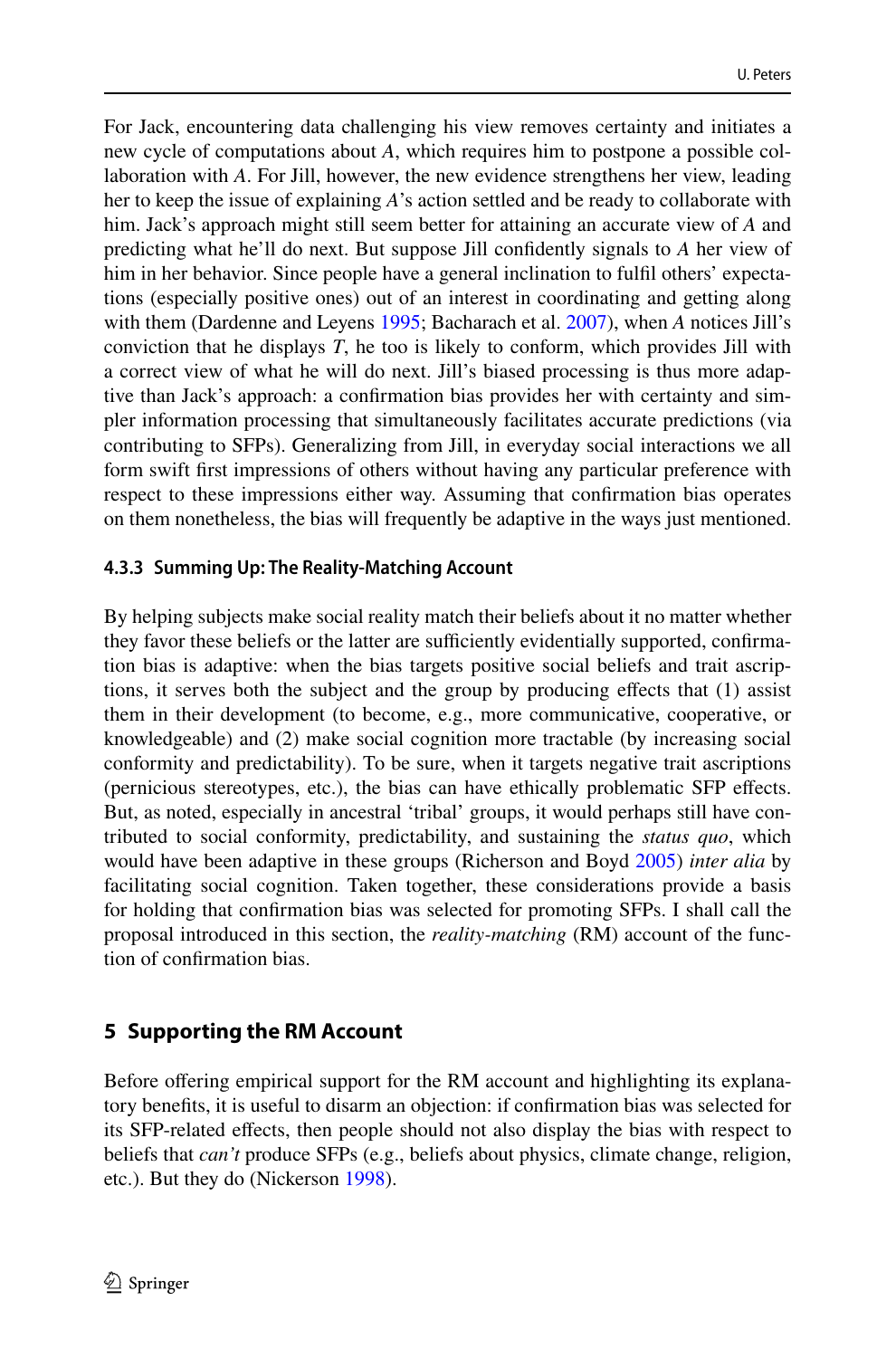### **5.1 From Social to Non‑social Beliefs**

In response to the objection just mentioned, two points should be noted. First, the RM account is compatible with the view that confrmation bias was *also* selected for adaptive efects related to *non*-social beliefs. It only claims that facilitating the alignment of social reality with social beliefs (i.e., reality matching) is one of the important adaptive features for which the bias was selected that has so far been neglected.

Second, it doesn't follow that because confrmation bias also afects beliefs that can't initiate SFPs that it could not have been selected for afecting beliefs that can and do initiate SFPs. The literature ofers many examples of biological features or cognitive traits that were selected for fulflling a certain function despite rarely doing so or even having maladaptive effects (Millikan [1984;](#page-22-23) Haselton and Nettle [2006\)](#page-21-21). Consider the "baby-face overgeneralization" bias (Zebrowitz and Montepare [2008\)](#page-24-22). Studies suggest that people have a strong readiness to favorably respond to babies' distinctive facial features. And this tendency is overgeneralized such that even adults are more readily viewed more favorably, treated as likeable (but also physically weak, and naïve) when they display babyface features. While this overgeneralization tendency often leads to errors, it is thought to have evolved because *failures* to respond favorably to babies (i.e., false negatives) are evolutionarily more costly than overgeneralizing (i.e., false positives) (ibid).

Might our domain-general tendency to confrm our own beliefs be similarly less evolutionarily costly than not having such a general tendency? It is not implausible to assume so because, as noted, we are ultra-social and ultra-cooperative, and our beliefs about people's social standing, knowledge, intentions, abilities, etc. are critical for our flourishing (Sterelny [2007:](#page-24-13) 720; Tomasello [2014:](#page-24-12) 190f; Henrich [2016\)](#page-21-18). Importantly, these beliefs, unlike beliefs about the nonsocial world, are able to and frequently do initiate SFPs contributing to the outlined evolutionary benefts. This matters because if social beliefs are pervasive and SFPs of them signifcant for our fourishing, then a domain-general tendency to confrm *any* of our beliefs ensures that we don't miss opportunities to align social reality with our conceptions and to reap the related developmental and epistemic benefts. Granted, this tendency overgeneralizes, which creates clear costs. But given the special role of social beliefs in our species and our dependence on social learning and social cognition, which are facilitated by SFPs, it is worth taking seriously the possibility that these costs can often outweigh the benefts.

While this thought doesn't yet show that the RM account is correct, it does help disarm the above objection. For it explains why the fact that confrmation bias *also* afects beliefs that cannot initiate SFPs doesn't disprove the view that the bias was selected for reality matching: the special role of social beliefs in our species (compared to others species) lends plausibility to the assumption that the costs of the bias' overgeneralizing might be lower than the costs of its failing to generalize. I now turn to the positive support for the RM account.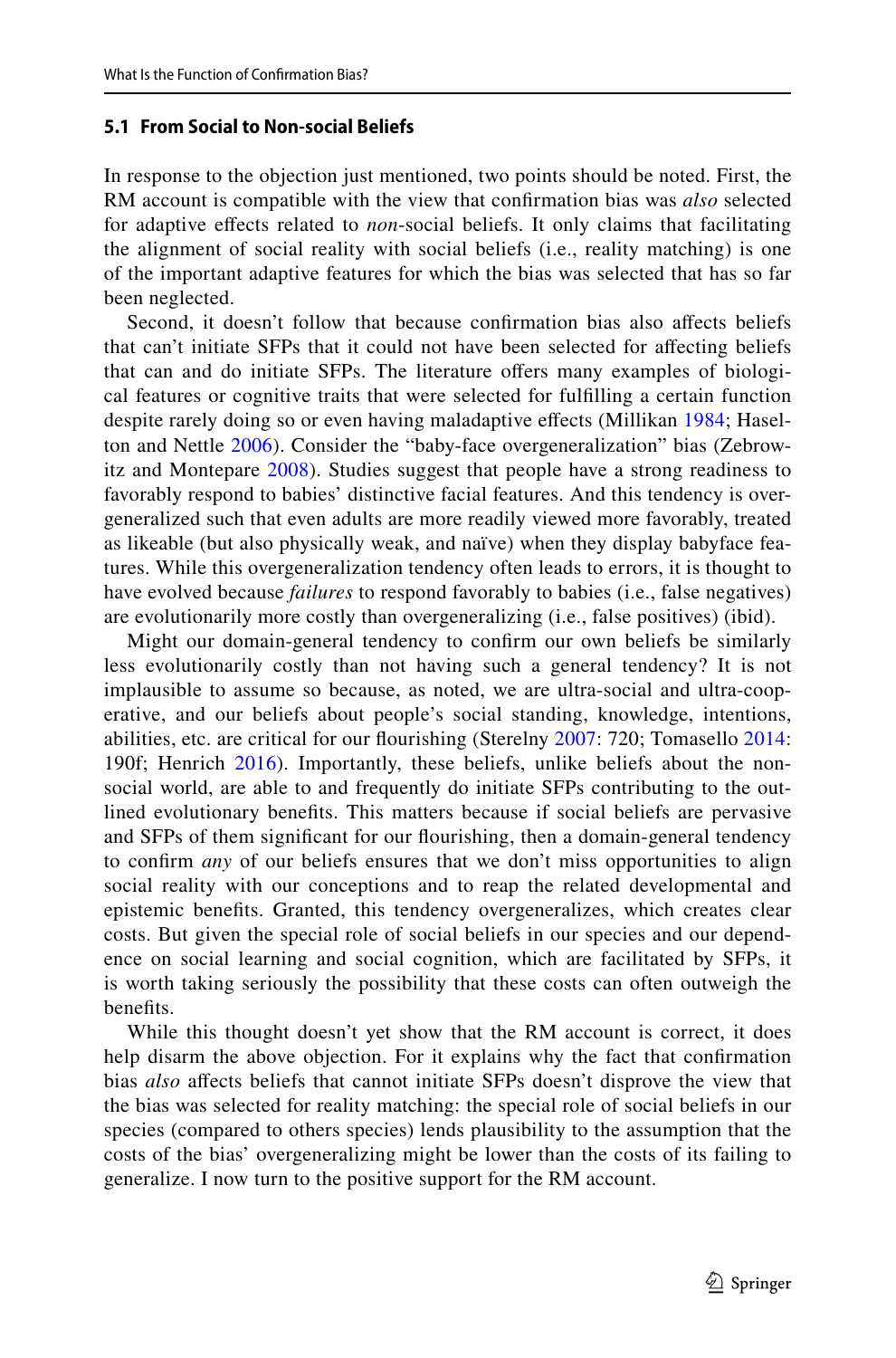### **5.2 Empirical Data**

If, as the RM account proposes, confrmation bias was selected for facilitating the process of making reality match our beliefs, then the bias should be common and pronounced when (1) it comes to social beliefs, that is, beliefs (a) about oneself, (b) about other people, and (c) about social structures that the subject can determine, and when (2) social conditions are conducive to reality matching. While there are no systematic comparative studies on whether the bias is more frequent or stronger with respect to some beliefs but not others (e.g., social vs. non-social beliefs), there is related empirical research that does provide some support for these predictions.

#### (a) *Self*-*related Beliefs*

In a number of studies, Swann and colleagues (Swann [1983](#page-24-23); Swann et al. [1992](#page-24-24); for an overview, see Swann [2012\)](#page-24-7) found that selective information processing characteristic of confrmation bias is "especially pronounced with regards to self-concepts" and so self-related beliefs (Müller-Pinzler et al. [2019:](#page-22-24) 9).<sup>[5](#page-15-0)</sup> Interestingly, and counterintuitively, the data show that "just as people with positive self-views preferentially seek positive evaluations, those with *negative* self-views preferentially seek *negative* evaluations" (Talaifar and Swann [2017:](#page-24-15) 3). For instance, those "who see themselves as likable seek out and embrace others who evaluate them positively, whereas those who see themselves as dislikeable seek out and embrace others who evaluate them negatively" (ibid). Much in line with the RM account, Swann ([2012\)](#page-24-7) notes that this confrmatory tendency "would have been advantageous" in "hunter-gatherer groups": once "people used input from the social environment to form self-views, self-verifcation strivings would have stabilized their identities and behavior, which in turn would make each individual more predictable to other group members" (26).

Similarly, in a study in which subjects received feedback about aspects of their self that can be relatively easily changed (e.g., their ability to estimate the weights of animals), Müller-Pinzler et al. ([2019\)](#page-22-24) found that "prior beliefs about the self modulate self-related belief-formation" in that subjects updated their performance estimates "in line with a confrmation bias": individuals with prior negative selfrelated beliefs (e.g., low self-esteem) showed increased biases towards factoring in negative (vs. positive) feedback, and, interestingly, this tendency was "modulated by the social context and only present when participants were exposed to a potentially judging audience" (ibid: 9–10). This coheres with the view that confrmation bias might serve the 'collective' to bring subjects into accordance with its social conceptions (positive or negative).

<span id="page-15-0"></span><sup>5</sup> Relatedly, neuroscientifc data show that a positive view of one's own traits tends to correlate with a reduced activation of the right inferior prefrontal gyrus, which is the area of the brain processing selfrelated content, when the subject receives negative self-related information (Sharot et al. [2011\)](#page-23-23). That is, optimists about themselves display a diminished sensitivity for negative information that is in tension with self-related trait optimism (ibid).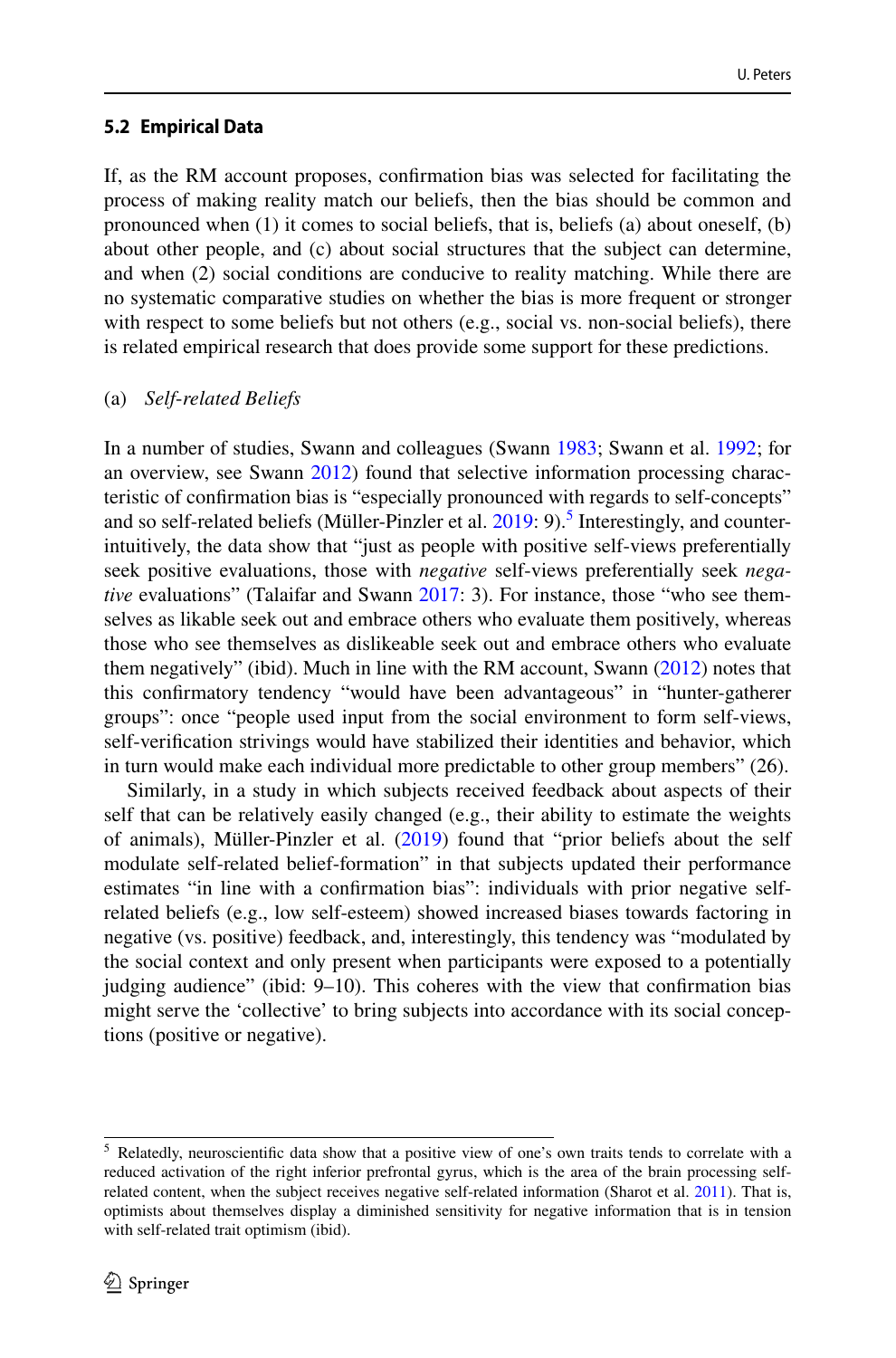#### (b) *Other*-*Related Beliefs*

If confrmation bias was selected for sustaining social beliefs for the sake of reality matching then the bias should also be particularly pronounced when it comes to beliefs about *other* people especially in situations conducive to reality matching. For instance, powerful individuals have been found to be more likely to prompt subordinates to behaviorally confrm their social conceptions than relatively powerless subjects (Copeland [1994](#page-20-3); Leyens et al. [1999\)](#page-22-25). That is, interactions between powerful and powerless individuals are conducive to reality matching of the powerful individuals' social beliefs. According to the RM account, powerful individuals should display a stronger confrmation bias with respect to the relevant social beliefs. Goodwin et al. ([2000\)](#page-21-22) found just that: powerful people, in particular, tend to fail to take into account data that may contradict their social beliefs (capturing, e.g., stereotypes) about subordinates and attend more closely to information that supports their expectations. Relative to the powerless, powerful people displayed a stronger confrmation bias in their thinking about subordinates (ibid: 239f).

Similarly, if confrmation bias serves to facilitate social interaction by contributing to a match between beliefs and social reality then the bias should be increased with respect to trait attributions to other people in subjects who care about social interactions compared to other subjects. Dardenne and Leyens ([1995\)](#page-21-20) reasoned that when testing a hypothesis about the personality of another individual (e.g., their being introverted or extroverted), a preference for questions that match the hypothesis (e.g., that the subject is introverted) indicates social skill, conveying a feeling of being understood to the individual and contributing to a smooth conversation. Socially skilled people ('high self-monitors') should thus request 'matching questions', say, in an interview setting, for instance, when testing the introvert hypothesis, an interviewer could ask questions that are answered 'yes' by a typical introvert (e.g., 'Do you like to stay alone?'), confrming the presence of the hypothesized trait (ibid). Dardenne and Leyens did fnd that matching questions pertaining to an introvert or an extrovert hypothesis were selected most by high self-monitors: socially skilled subjects displayed a stronger confrmatory tendency than less socially skilled subjects (ibid).

Finally, there is also evidence that confrmation bias is more pronounced with respect to social beliefs compared to non-social beliefs. For instance, Marsh and Hanlon ([2007\)](#page-22-26) gave one group of behavioral ecologists a specifc set of expectations with respect to sex diferences in salamander behavior, while a second group was given the opposite set of expectations. In one experiment, subjects collected data on variable sets of live salamanders, while in the other experiment, observers collected data from identical videotaped trials. Across experiments and observed behaviors, the expectations of the observers biased their observations "only to a small or moderate degree", Marsh and Hanlon note, concluding that these "results are largely optimistic with respect to confrmation bias in behavioral ecology" ([2007](#page-22-26): 1089). This insignifcant confrmation bias with respect to beliefs about non-social matters contrasts with fndings of a signifcant confrmation bias with respect to beliefs about people (Talaifar and Swann [2017;](#page-24-15) Goodwin et al. [2000](#page-21-22); Marks and Fraley [2006;](#page-22-27) Darley and Gross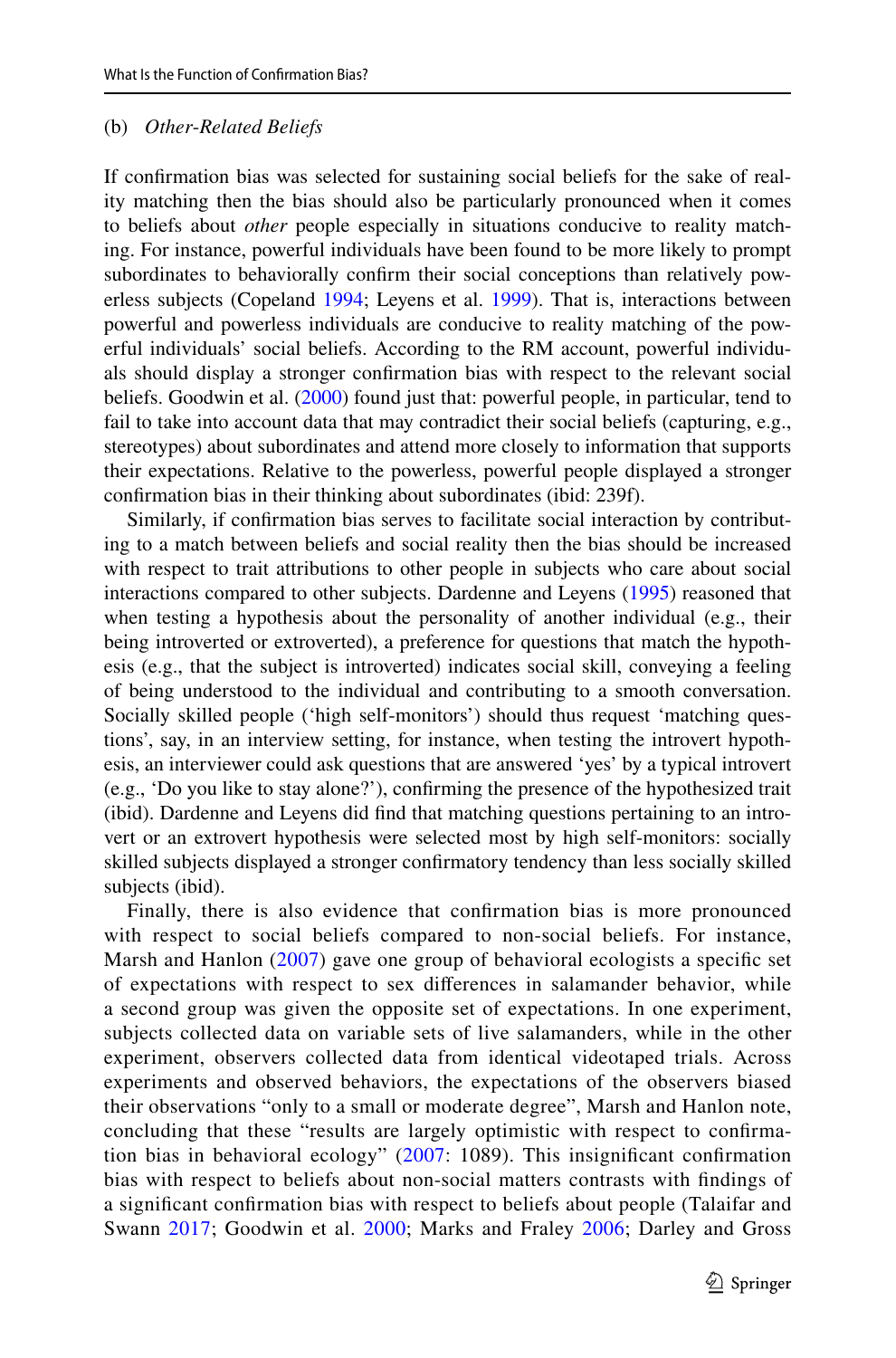[1983\)](#page-21-16), and, as I shall argue now, social afairs whose reality the subject can determine.

#### (c) *Non*-*personal, Social Beliefs*

One important kind of social beliefs are *political* beliefs, which concern social states of afairs pertaining to politics. Political beliefs are especially interesting in the context of the RM account because they are very closely related to reality matching. This is not only because subjects can often directly infuence political afairs via voting, running as a candidate, campaigning, etc. It is also because subjects who are highly confdent about their political beliefs are more likely to be able to convince other people of them too (Kappes et al. [2020](#page-22-21)). And the more widespread a political conviction in a population, the higher the probability that the population will adopt political structures that shape reality in line with it (Jost et al. [2003](#page-21-23); Ordabayeva and Fernandes [2018\)](#page-23-24).

If, as the RM account proposes, confrmation bias was selected for sustaining social beliefs for the sake of reality matching then the bias should be particularly strong when it comes to beliefs about political states of afairs. And indeed Taber and Lodge ([2006\)](#page-24-25) did fnd that "motivated [confrmation] biases come to the fore in the processing of political arguments", in particular, and, crucially, subjects "with weak […] [political] attitudes show less [confrmation] bias in processing political arguments" (767). In fact, in psychology, attitude strength, especially, in politically relevant domains of thinking has long been and still is widely accepted to increase the kind of selective exposure constitutive of confrmation bias (Knobloch-Westerwick et al. [2015:](#page-22-28) 173). For instance, Brannon et al. ([2007\)](#page-20-5) found that stronger, more extreme political attitudes are correlated with higher ratings of interest in attitude-consistent versus attitude-discrepant political articles. Similarly, Knobloch-Westerwick et al. [\(2015](#page-22-28)) found that people online who attach high importance to particular political topics spent more time on attitude-consistent messages than users who attached low importance to the topics, and "[a]ttitude-consistent messages […] were preferred", reinforcing the attitudes further (171). While this can contribute to political group polarization, such a polarization also boosts the group-wide reality-matching endeavour and can so be adaptive itself (Johnson and Fowler [2011:](#page-21-24) 317).

In short, then, while there are currently no systematic comparative studies on whether confrmation bias is more frequent or stronger with respect to social beliefs, related empirical studies do suggest that when it comes to (positive or negative) social beliefs about oneself, other people, and social states of afairs that the subject can determine (e.g., political beliefs), confrmation bias is both particularly common and pronounced. Empirical data thus corroborate some of the predictions of the RM account.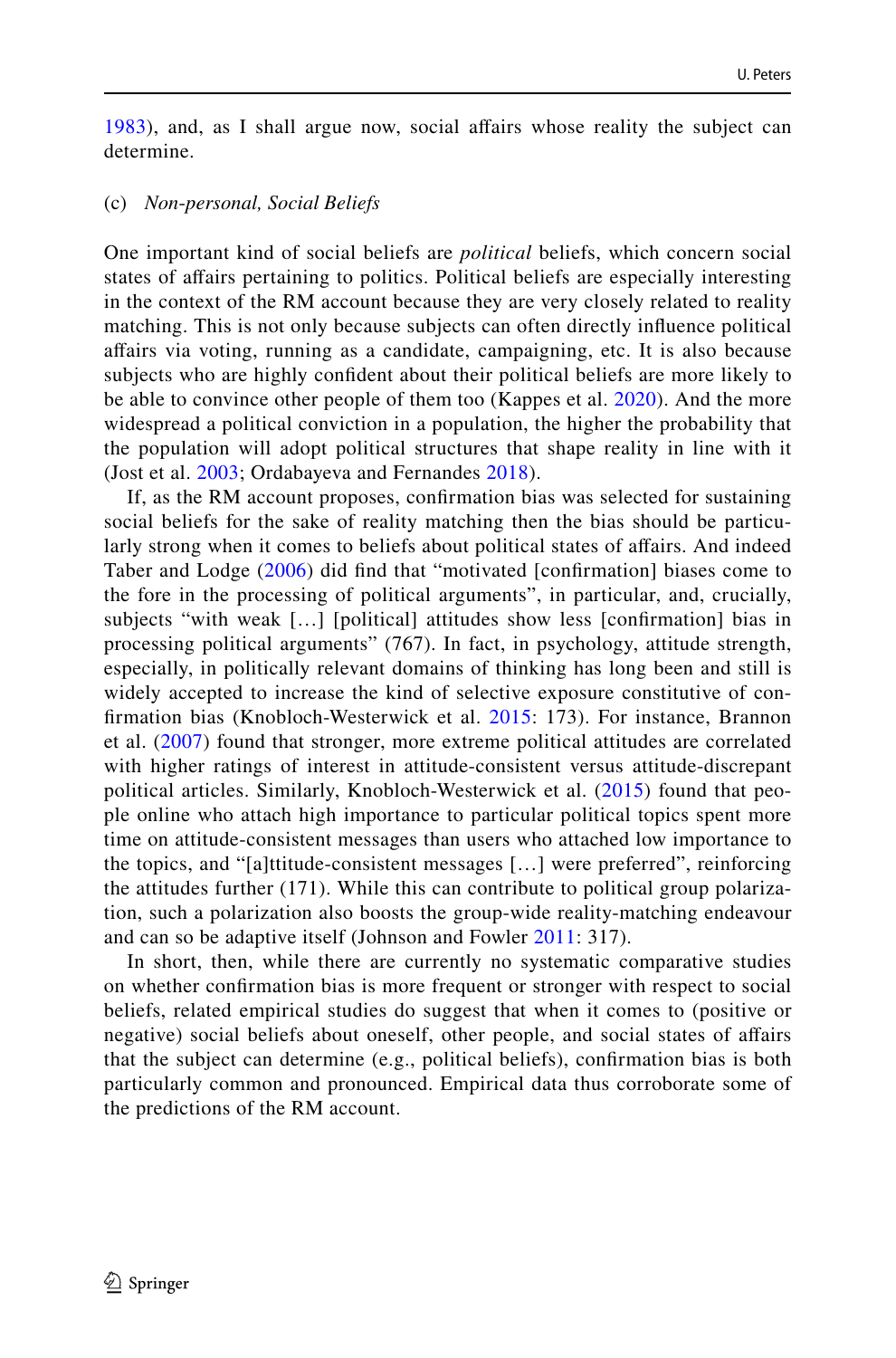### **5.3 Explanatory Benefts**

The theoretical and empirical considerations from the preceding sections ofer support for the RM account. Before concluding, it is worth mentioning three further reasons for taking the account seriously. First, it has greater explanatory power than the three alternative views outlined above. Second, it is consistent with, and provides new contributions to, diferent areas of evolutionary theorizing on human cognition. And it casts new light on the epistemic character of confrmation bias. I'll now support these three points.

For instance, the argumentative-function account holds that confrmation bias is adaptive in making us better arguers. This was problematic because the bias hinders us in anticipating people's objections, which weakens our argumentative skill and increases the risk of us appearing incompetent in argumentative exchanges. The RM account avoids these problems: if confrmation bias was selected for reinforcing our preconceptions about people to promote SFPs then, since in one's own reasoning one only needs to justify one's beliefs to oneself, the frst point one fnds acceptable will suffice. To convince *others*, one would perhaps need to anticipate objections. But if the bias functions to boost primarily only one's own conviction about particular beliefs so as to facilitate SFPs then 'laziness' in critical thinking about one's own positions (Trouche et al. [2016](#page-24-4)) shouldn't be surprising.

Turning to the group-cognition account, the proposal was that confrmation bias is adaptive in and was selected for making group-level inquires more thorough, reliable, and efficient. In response, I noted that the concept of 'group selection' is problematic when it comes to traits threatening an individual's ftness (West et al. [2007;](#page-24-6) Pinker [2012](#page-23-11)), and that confrmation bias would arguably only lead to the group-level benefts at issue in groups with viewpoint diversity. Yet, it is doubtful that ancestral groups met this condition. The RM account is preferable to the group-cognition view because it doesn't rely on a notion of group selection but concerns primarily individual-level benefts, and it doesn't tie the adaptive efects of the bias to conditions of viewpoint diversity. It proposes instead that the adaptive SFP-related efects of the bias increase individuals' ftness (e.g., by facilitating their navigation of the social world, aligning them/others with their group's conceptions etc.) and can emerge whenever people hold beliefs about each other, interact, and fulfll social expectations. This condition is satisfed even in groups with viewpoint homogeneity.

The RM account also difers from the intention–alignment view, which holds that confrmation bias evolved for allowing us to synchronize intentions with others. One problem with this view was that the bias seems to hinder an intention alignment of individuals by weakening their perspective-taking capacity, and inclining them to ignore or distort people's objections. The RM account avoids this problem because it suggests that by disregarding objections or counterevidence to one's beliefs, one can remain convinced about them, which helps align social reality (not only, e.g., people's intentions) with them, producing the adaptive outcomes outlined above. The account can also explain why confrmation bias is particularly strong in groups in which shared ideologies are at stake (Taber and Lodge [2006;](#page-24-25) Gerken [2019](#page-21-25)). For subjects have a keen interest in reality corresponding to their ideological conceptions. Since the latter are shaping social reality via their impact on behavior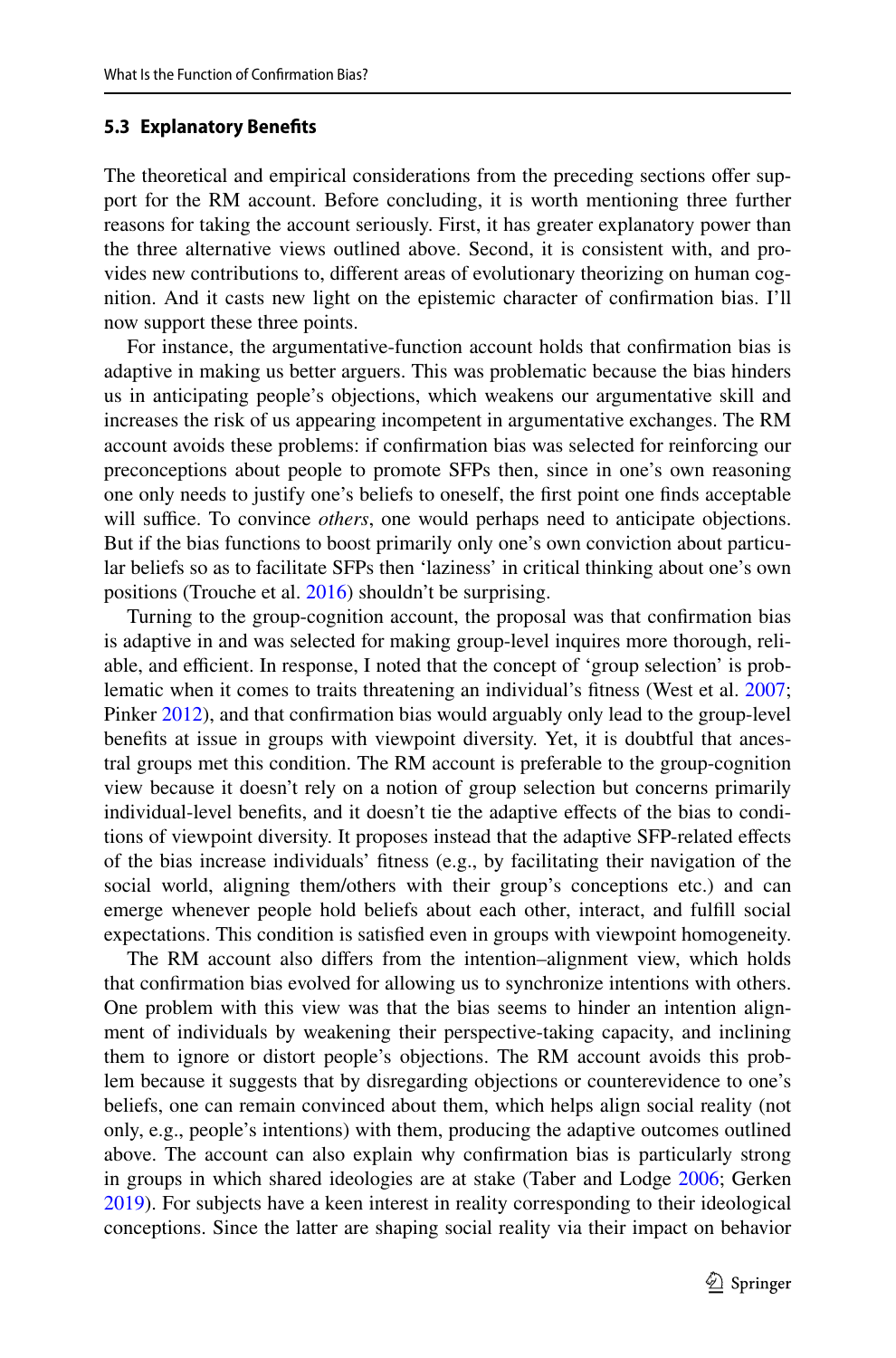and are more efective in doing so the more convinced people are about them (Kappes et al. [2020\)](#page-22-21), it is to be expected that when it comes to ideological propositions in like-minded groups, confrmation bias is more pronounced. And, as noted, the resulting group polarization itself can then be adaptive in strengthening the realitymatching process.

Moving beyond extant work on the evolution of confrmation bias, the RM account also contributes to and raises new questions for other areas of research in diferent disciplines. It, for instance, yields predictions that psychologists can experimentally explore in comparative studies such as the prediction that confrmation bias is more common and stronger when targeting social versus non-social beliefs, or when conditions are conducive to reality matching as opposed to when they are not. The account also adds a new perspective to research on SFPs and on how social conceptions interact with their targets (Hacking [1995](#page-21-26); Snyder and Klein [2007;](#page-23-16) Jussim [2017\)](#page-22-15). Relatedly, the RM account also contributes to recent philosophical work on, *folk-psychology*, i.e., our ability to ascribe mental states to agents to make sense of their behavior. In that work, some philosophers argue that folk-psychology serves "mindshaping", that is, the moulding of people's behavior and minds so that they ft our conceptions, making people more predictable and cooperation with them easier (Mameli [2001](#page-22-6); Zawidzki [2013;](#page-24-2) Peters [2019b](#page-23-25)). There are clear connections between the mindshaping view of folk psychology and the RM account, but also important diferences. For instance, the RM account pertains to the function of confrmation bias, not folk psychology. Moreover, advocates of the mindshaping view have so far left the conditions for efective mindshaping via folk-psychological ascriptions and the possible role of confrmation bias in it unexplored. The RM account begins to fll this gap in the research and in doing so adds to work on the question of how epistemic (or 'mindreading') and non-epistemic (or 'mindshaping', e.g., motivational) processes are related in folk-psychology (Peters [2019b:](#page-23-25) 545f; Westra [2020;](#page-24-26) Fernández-Castro and Martínez-Manrique [2020\)](#page-21-27).

In addition to ofering contributions to a range of diferent areas of research, the RM account also casts new light on the epistemic character of confrmation bias. Capturing the currently common view on the matter, Mercier ([2016\)](#page-22-2) writes that "piling up reasons that support our preconceived views is not the best way to correct them. […] [It] stop[s] people from fxing mistaken beliefs" (110). The RM account ofers a diferent perspective, suggesting that when it is directed at beliefs about social afairs, confrmation bias does often help subjects correct their mistaken conceptions to the extent that it contributes to SFPs of them. Similarly, Dutilh Novaes [\(2018](#page-21-2)) holds that the bias involves or contributes to a failure of perspective taking, and so, "given the importance of being able to appreciate one's interlocutor's perspective for social interaction", is "best not seen as an adaptation" (520). The RM account, on the other hand, proposes that the bias often facilitates social understanding: in making us less sensitive to our interlocutor's opposing perspective, it helps us remain confdent about our social beliefs, which increases the probability of SFPs that in turn make people more predictable and mindreadable.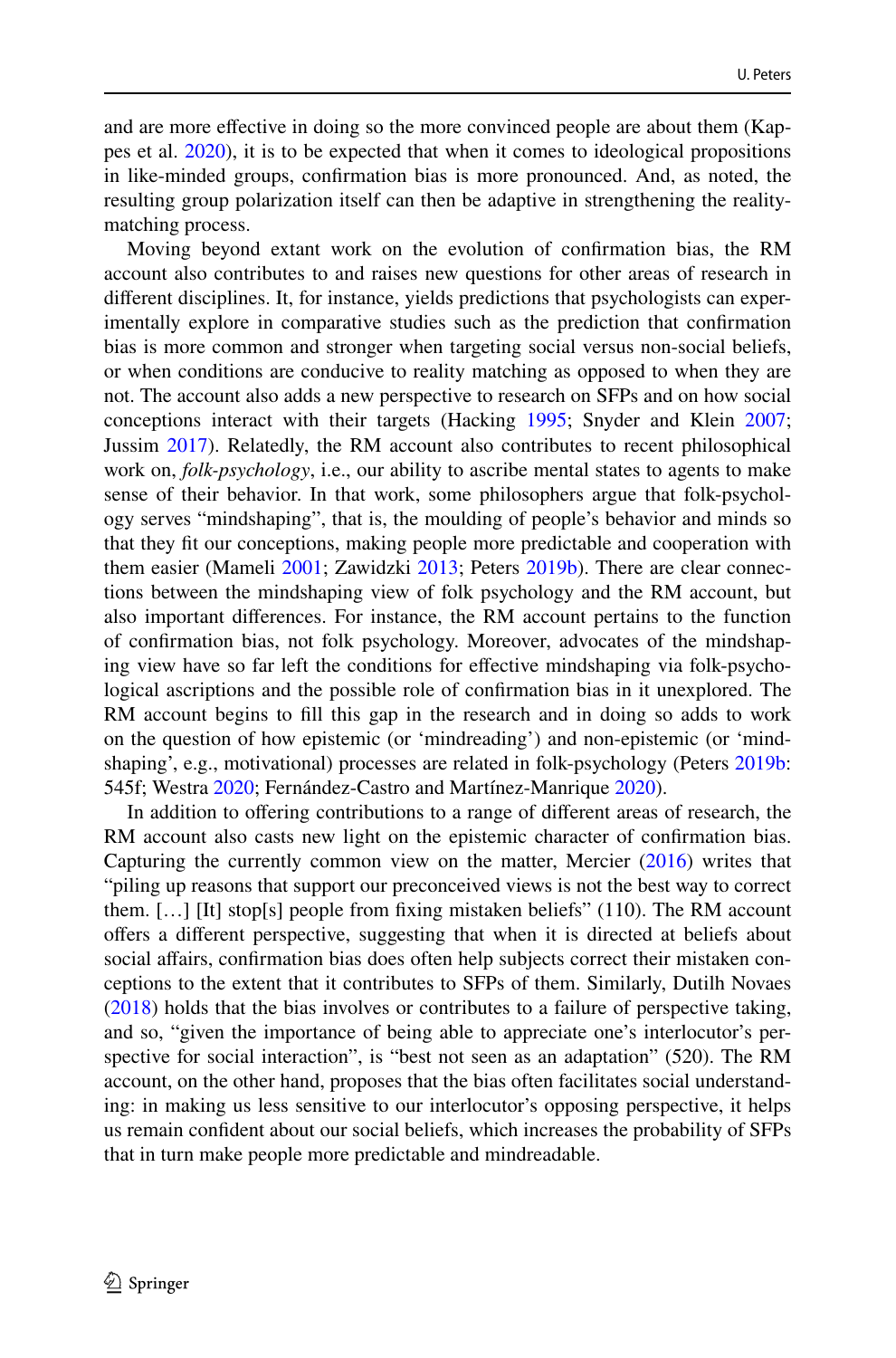## **6 Conclusion**

After outlining limitations of three recent proposals on the evolution of confrmation bias, I developed and supported a novel alternative, the reality-matching (RM) account, which holds that one of the adaptive features for which the bias evolved is that it helps us bring social reality into alignment with our beliefs. When the bias targets positive social beliefs, this serves both the subject and the group, assisting them in their development (to become, e.g., more communicative or knowledgeable) while also making their social cognition more effective and tractable. When it targets negative social beliefs, in promoting reality matching, the bias might contribute to ethically problematic outcomes, but it can then still support social conformity and predictability, which were perhaps especially in ancestral tribal groups adaptive. While the socially constructive aspect of confrmation bias highlighted here may not be the main or only feature of the bias that led to its evolution, it is one that has so far been overlooked in the evolutionary theorizing on confrmation bias. If we attend to it, an account of the function of confrmation bias becomes available that coheres with data from across the psychological sciences, manages to avoid many of the shortcomings of competitor views, and has explanatory benefts that help advance the research on the function, nature, and epistemic character of the bias.

**Acknowledgements** Many thanks to Andreas De Block, Mikkel Gerken, and Alex Krauss for comments on earlier drafts. The research for this paper was partly funded by the Danmarks Frie Forskningsfond Grant no: 8018-00053B allocated to Mikkel Gerken.

**Open Access** This article is licensed under a Creative Commons Attribution 4.0 International License, which permits use, sharing, adaptation, distribution and reproduction in any medium or format, as long as you give appropriate credit to the original author(s) and the source, provide a link to the Creative Commons licence, and indicate if changes were made. The images or other third party material in this article are included in the article's Creative Commons licence, unless indicated otherwise in a credit line to the material. If material is not included in the article's Creative Commons licence and your intended use is not permitted by statutory regulation or exceeds the permitted use, you will need to obtain permission directly from the copyright holder. To view a copy of this licence, visit [http://creativecommons.org/licen](http://creativecommons.org/licenses/by/4.0/) [ses/by/4.0/](http://creativecommons.org/licenses/by/4.0/).

## **References**

<span id="page-20-2"></span>Alfano, M. (2013). *Character as moral fction*. Cambridge: CUP.

- <span id="page-20-4"></span>Bacharach, M., Guerra, G., & Zizzo, D. J. (2007). The self-fulflling property of trust: An experimental study. *Theory and Decision, 63,* 349–388.
- <span id="page-20-0"></span>Ball, P. (2017). The trouble with scientists. How one psychologist is tackling human biases in science. *Nautilus*. Retrieved May 2, 2019 from [http://nautil.us/issue/54/the-unspoken/the-trouble-with-scien](http://nautil.us/issue/54/the-unspoken/the-trouble-with-scientists-rp) [tists-rp.](http://nautil.us/issue/54/the-unspoken/the-trouble-with-scientists-rp)
- <span id="page-20-1"></span>Biggs, M. (2009). Self-fulflling prophecies. In P. Bearman & P. Hedstrom (Eds.), *The Oxford handbook of analytical sociology* (pp. 294–314). Oxford: OUP.
- <span id="page-20-5"></span>Brannon, L. A., Tagler, M. J., & Eagly, A. H. (2007). The moderating role of attitude strength in selective exposure to information. *Journal of Experimental Social Psychology, 43,* 611–617.
- <span id="page-20-3"></span>Copeland, J. (1994). Prophecies of power: Motivational implications of social power for behavioral confrmation. *Journal of Personality and Social Psychology, 67,* 264–277.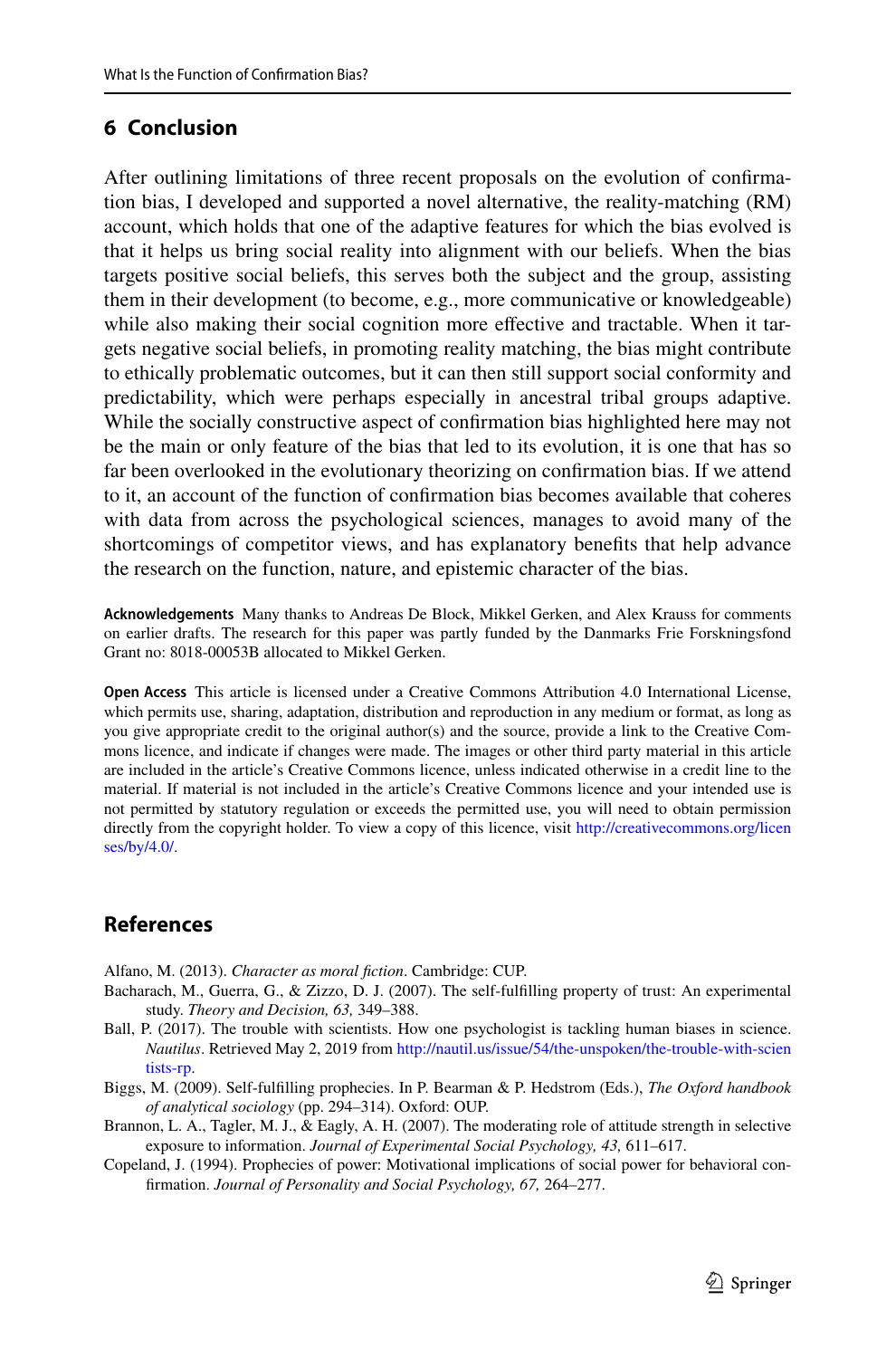- <span id="page-21-13"></span>Cornelissen, G., Dewitte, S., & Warlop, L. (2007). Whatever people say I am that's what I am: Social labeling as a social marketing tool. *International Journal of Research in Marketing, 24*(4), 278–288.
- <span id="page-21-20"></span>Dardenne, B., & Leyens, J. (1995). Confrmation bias as a social skill. *Personality and Social Psychology Bulletin, 21*(11), 1229–1239.
- <span id="page-21-16"></span>Darley, J. M., & Gross, P. H. (1983). A hypothesis-confrming bias in labeling efects. *Journal of Personality and Social Psychology, 44,* 20–33.
- <span id="page-21-14"></span>Davidson, O. B., & Eden, D. (2000). Remedial self-fulflling prophecy: Two feld experiments to prevent Golem efects among disadvantaged women. *Journal of Applied Psychology, 85*(3), 386–398.
- <span id="page-21-10"></span>De Bruine, L. M. (2009). Beyond 'just-so stories': How evolutionary theories led to predictions that nonevolution-minded researchers would never dream of. *Psychologist, 22*(11), 930–933.
- <span id="page-21-1"></span>De Cruz, H., & De Smedt, J. (2016). How do philosophers evaluate natural theological arguments? An experimental philosophical investigation. In H. De Cruz & R. Nichols (Eds.), *Advances in religion, cognitive science, and experimental philosophy* (pp. 119–142). New York: Bloomsbury.
- <span id="page-21-17"></span>Downey, G., Freitas, A. L., Michaelis, B., & Khouri, H. (1998). The self-fulflling prophecy in close relationships: Rejection sensitivity and rejection by romantic partners. *Journal of Personality and Social Psychology, 75,* 545–560.
- <span id="page-21-0"></span>Draper, P., & Nichols, R. (2013). Diagnosing bias in philosophy of religion. *The Monist, 96,* 420–446.
- <span id="page-21-2"></span>Dutilh Novaes, C. (2018). The enduring enigma of reason. *Mind and Language, 33,* 513–524.
- <span id="page-21-4"></span>Evans, J. (1996). Deciding before you think: Relevance and reasoning in the selection task. *British Journal of Psychology, 87,* 223–240.
- <span id="page-21-27"></span>Fernández-Castro, V., & Martínez-Manrique, F. (2020). Shaping your own mind: The self-mindshaping view on metacognition. *Phenomenology and the Cognitive Sciences*. [https://doi.org/10.1007/s1109](https://doi.org/10.1007/s11097-020-09658-2) [7-020-09658-2.](https://doi.org/10.1007/s11097-020-09658-2)
- <span id="page-21-25"></span>Gerken, M. (2019). Public scientifc testimony in the scientifc image. *Studies in History and Philosophy of Science Part A*. <https://doi.org/10.1016/j.shpsa.2019.05.006>.
- <span id="page-21-19"></span>Golec de Zavala, A. (2011). Collective narcissism and intergroup hostility: The dark side of 'in-group love'. *Social and Personality Psychology Compass, 5,* 309–320.
- <span id="page-21-22"></span>Goodwin, S., Gubin, A., Fiske, S., & Yzerbyt, V. (2000). Power can bias impression formation: Stereotyping subordinates by default and by design. *Group Processes and Intergroup Relations, 3,* 227–256.
- <span id="page-21-8"></span>Gould, S. J., & Lewontin, R. C. (1979). The spandrels of San Marco and the Panglossian paradigm: A critique of the adaptationist programme. *Proceedings of the Royal Society of London. Series B, 205*(1161), 581–598.
- <span id="page-21-12"></span>Grusec, J., Kuczynski, L., Rushton, J., & Simutis, Z. (1978). Modeling, direct instruction, and attributions: Efects on altruism. *Developmental Psychology, 14,* 51–57.
- <span id="page-21-26"></span>Hacking, I. (1995). The looping efects of human kinds. In D. Sperber, et al. (Eds.), *Causal cognition* (pp. 351–383). New York: Clarendon Press.
- <span id="page-21-5"></span>Hahn, U., & Harris, A. J. L. (2014). What does it mean to be biased: Motivated reasoning and rationality. In H. R. Brian (Ed.), *Psychology of learning and motivation* (pp. 41–102). New York: Academic Press.
- <span id="page-21-3"></span>Haidt, J. (2012). *The righteous mind*. New York: Pantheon.
- <span id="page-21-7"></span>Hall, L., Johansson, P., & Strandberg, T. (2012). Lifting the veil of morality: Choice blindness and attitude reversals on a self-transforming survey. *PLoS ONE, 7*(9), e45457.
- <span id="page-21-21"></span>Haselton, M. G., & Nettle, D. (2006). The paranoid optimist: An integrative evolutionary model of cognitive biases. *Personality and Social Psychology Review, 10,* 47–66.
- <span id="page-21-18"></span>Henrich, J. (2016). *The secret of our success*. Princeton, NJ: Princeton University Press.
- <span id="page-21-6"></span>Hernandez, I., & Preston, J. L. (2013). Disfuency disrupts the confrmation bias. *Journal of Experimental Social Psychology, 49*(1), 178–182.
- <span id="page-21-11"></span>Jensen, R. E., & Moore, S. G. (1977). The efect of attribute statements on cooperativeness and competitiveness in school-age boys. *Child Development, 48*(1), 305–307.
- <span id="page-21-9"></span>Johnson, D. D. P., Blumstein, D. T., Fowler, J. H., & Haselton, M. G. (2013). The evolution of error: Error management, cognitive constraints, and adaptive decision-making biases. *Trends in Ecology & Evolution, 28,* 474–481.
- <span id="page-21-24"></span>Johnson, D. D. P., & Fowler, J. H. (2011). The evolution of overconfdence. *Nature, 477,* 317–320.
- <span id="page-21-23"></span>Jost, J. T., Glaser, J., Kruglanski, A. W., & Sulloway, F. J. (2003). Political conservatism as motivated social cognition. *Psychological Bulletin, 129*(3), 339–375.
- <span id="page-21-15"></span>Jussim, L. (2012). *Social perception and social reality*. Oxford: OUP.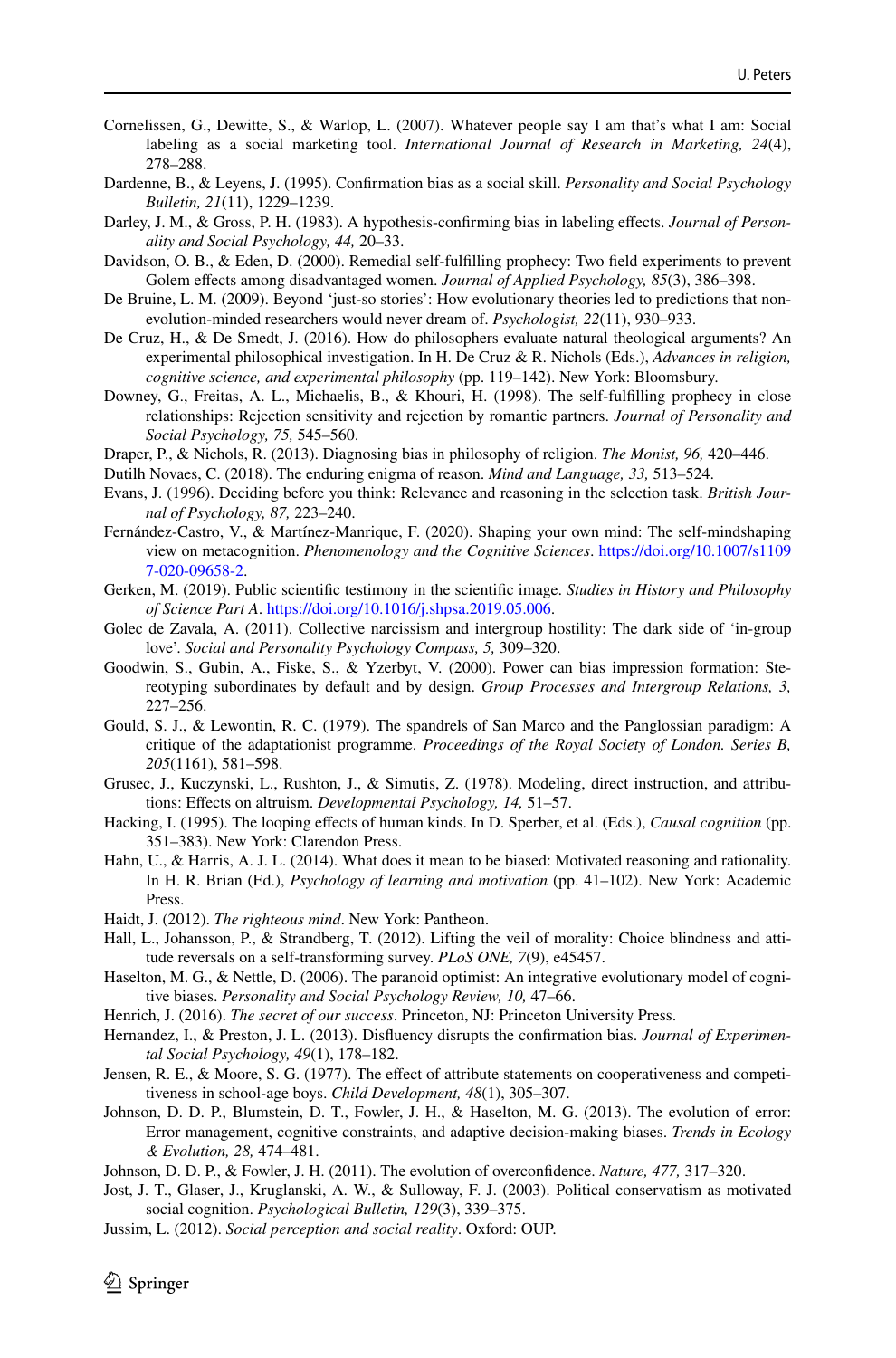- <span id="page-22-15"></span>Jussim, L. (2017). Précis of social perception and social reality: Why accuracy dominates bias and selffulflling prophecy. *Behavioral and Brain Sciences, 40,* 1–20.
- <span id="page-22-21"></span>Kappes, A., Harvey, A. H., Lohrenz, T., et al. (2020). Confrmation bias in the utilization of others' opinion strength. *Nature Neuroscience, 23,* 130–137.
- <span id="page-22-17"></span>Kelly, D. (2013). Moral disgust and the tribal instincts hypothesis. In K. Sterelny, R. Joyce, B. Calcott, & B. Fraser (Eds.), *Cooperation and its evolution* (pp. 503–524). Cambridge, MA: The MIT Press.
- <span id="page-22-22"></span>Kelly, D., & Hoburg, P. (2017). A tale of two processes: On Joseph Henrich's the secret of our success: How culture is driving human evolution, domesticating our species, and making us smarter. *Philosophical Psychology, 30*(6), 832–848.
- <span id="page-22-8"></span>Ketelaar, T., & Ellis, B. J. (2000). Are evolutionary explanations unfalsifable? Evolutionary psychology and the Lakatosian philosophy of science. *Psychological Inquiry, 11*(1), 1–21.
- <span id="page-22-4"></span>Klayman, J. (1995). Varieties of confrmation bias. *Psychology of Learning and Motivation, 32,* 385–418.
- <span id="page-22-28"></span>Knobloch-Westerwick, S., Johnson, B. K., & Westerwick, A. (2015). Confrmation bias in online searches: Impacts of selective exposure before an election on political attitude strength and shifts. *Journal of Computer-Mediated Communication, 20,* 171–187.
- <span id="page-22-5"></span>Kunda, Z. (1990). The case for motivated reasoning. *Psychological Bulletin, 108*(3), 480–498.
- <span id="page-22-19"></span>Leidner, B., Castano, E., Zaiser, E., & Giner-Sorolla, R. (2010). Ingroup glorifcation, moral disengagement, and justice in the context of collective violence. *Personality and Social Psychology Bulletin, 36*(8), 1115–1129.
- <span id="page-22-10"></span>Levy, N. (2019). Due deference to denialism: Explaining ordinary people's rejection of established scientifc fndings. *Synthese, 196*(1), 313–327.
- <span id="page-22-25"></span>Leyens, J., Dardenne, B., Yzerbyt, V., Scaillet, N., & Snyder, M. (1999). Confrmation and disconfrmation: Their social advantages. *European Review of Social Psychology, 10*(1), 199–230.
- <span id="page-22-0"></span>Lilienfeld, S. O. (2017). Psychology's replication crisis and the grant culture: Righting the ship. *Perspectives on Psychological Science, 12*(4), 660–664.
- <span id="page-22-3"></span>Lord, C., Lepper, M., & Preston, E. (1984). Considering the opposite: A corrective strategy for social judgment. *Journal of Personality and Social Psychology, 47,* 1231–1243.
- <span id="page-22-12"></span>Madon, S., Jussim, L., & Eccles, J. (1997). In search of the powerful self-fulflling prophecy. *Journal of Personality and Social Psychology, 72,* 791–809.
- <span id="page-22-16"></span>Madon, S., Jussim, L., Guyll, M., Nofziger, H., Salib, E. R., Willard, J., et al. (2018). The accumulation of stereotype-based self-fulflling prophecies. *Journal of Personality and Social Psychology, 115*(5), 825–844.
- <span id="page-22-6"></span>Mameli, M. (2001). Mindreading, mindshaping, and evolution. *Biology and Philosophy, 16,* 597–628.
- <span id="page-22-27"></span>Marks, M. J., & Fraley, R. C. (2006). Confrmation bias and the sexual double standard. *Sex Roles: A Journal of Research, 54*(1–2), 19–26.
- <span id="page-22-26"></span>Marsh, D. M., & Hanlon, T. J. (2007). Seeing what we want to see: Confrmation biasin animal behavior research. *Ethology, 113,* 1089–1098.
- <span id="page-22-20"></span>Matheson, J., & Vitz, R. (Eds.). (2014). *The ethics of belief: Individual and social*. Oxford: OUP.
- <span id="page-22-7"></span>Mayo, R., Alfasi, D., & Schwarz, N. (2014). Distrust and the positive test heuristic: Dispositional and situated social distrust improves performance on the Wason Rule Discovery Task. *Journal of Experimental Psychology: General, 143*(3), 985–990.
- <span id="page-22-18"></span>McDonald, M. M., Navarrete, C. D., & van Vugt, M. (2012). Evolution and the psychology of intergroup confict: The male warrior hypothesis. *Philosophical Transactions of the Royal Society, B, 367,* 670–679.
- <span id="page-22-2"></span>Mercier, H. (2016). Confrmation (or myside) bias. In R. Pohl (Ed.), *Cognitive illusions* (pp. 99–114). London: Psychology Press.
- <span id="page-22-9"></span>Mercier, H., & Sperber, D. (2011). Why do humans reason? Arguments for an argumentative theory. *Behavioral and Brain Sciences, 34*(2), 57–111.
- <span id="page-22-1"></span>Mercier, H., & Sperber, D. (2017). *The enigma of reason*. Cambridge, MA: Harvard University Press.
- <span id="page-22-11"></span>Merton, R. (1948). The self-fulflling prophecy. *The Antioch Review, 8*(2), 193–210.
- <span id="page-22-13"></span>Miller, R., Brickman, P., & Bolen, D. (1975). Attribution versus persuasion as a means for modifying behavior. *Journal of Personality and Social Psychology, 31*(3), 430–441.
- <span id="page-22-23"></span>Millikan, R. G. (1984). *Language thought and other biological categories*. Cambridge, MA: MIT Press.
- <span id="page-22-24"></span>Müller-Pinzler, L., Czekalla, N., Mayer, A. V., et al. (2019). Negativity-bias in forming beliefs about own abilities. *Scientifc Reports, 9,* 14416. [https://doi.org/10.1038/s41598-019-50821-w.](https://doi.org/10.1038/s41598-019-50821-w)
- <span id="page-22-14"></span>Murray, S. L., Holmes, J. G., & Grifn, D. W. (1996). The self-fulflling nature of positive illusions in romantic relationships: Love is not blind, but prescient. *Journal of Personality and Social Psychology*, *71*, 1155–1180.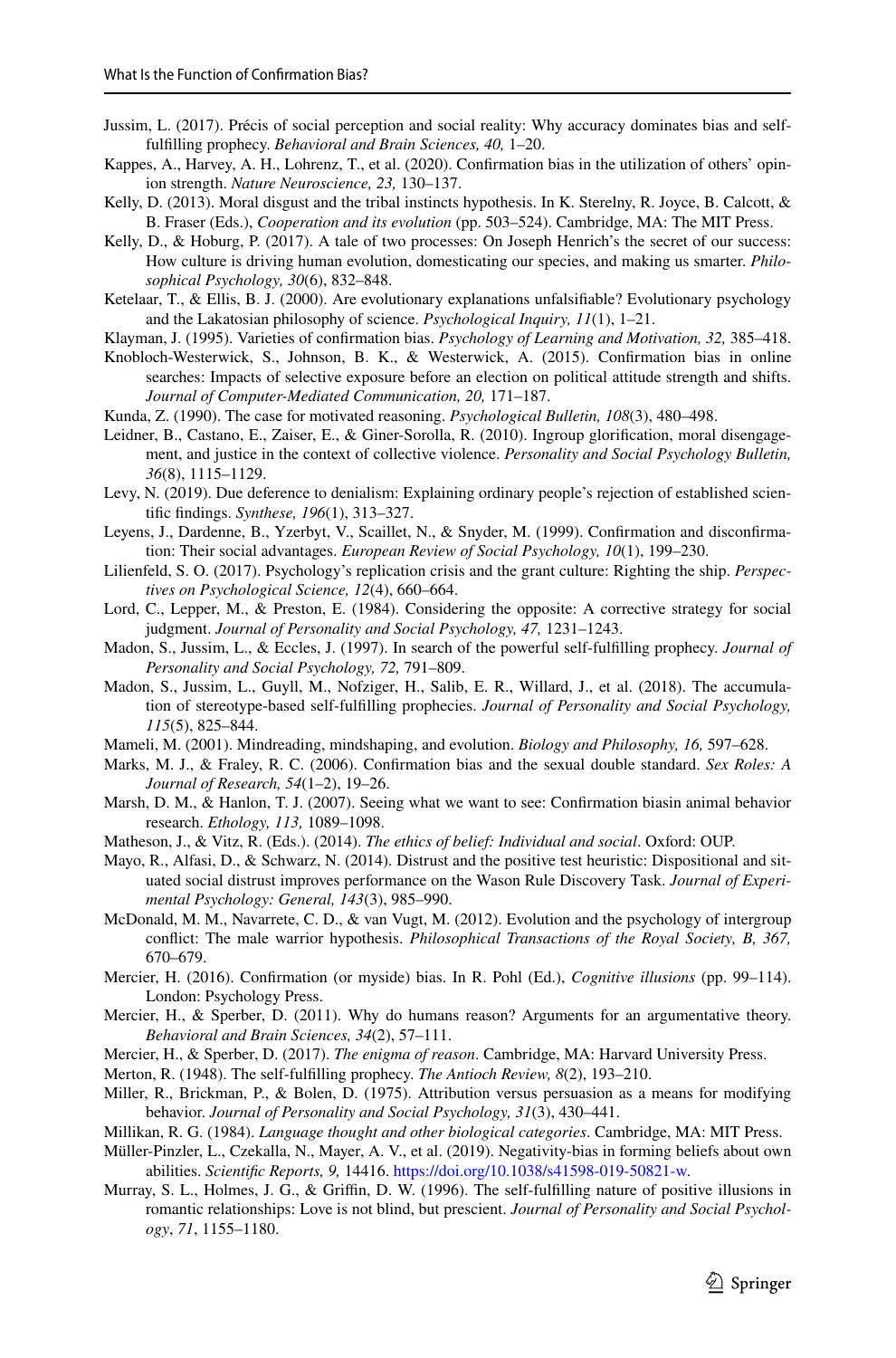<span id="page-23-1"></span>Myers, D., & DeWall, N. (2015). *Psychology*. New York: Worth Publishers.

- <span id="page-23-12"></span>Myers, D. G., & Lamm, H. (1976). The group polarization phenomenon. *Psychological Bulletin, 83,* 602–627.
- <span id="page-23-0"></span>Nickerson, R. (1998). Confrmation bias: A ubiquitous phenomenon in many guises. *Review of General Psychology, 2,* 175–220.
- <span id="page-23-5"></span>Norman, A. (2016). Why we reason: Intention–alignment and the genesis of human rationality. *Biology and Philosophy, 31,* 685–704.
- <span id="page-23-24"></span>Ordabayeva, N., & Fernandes, D. (2018). Better or diferent? How political ideology shapes preferences for diferentiation in the social hierarchy. *Journal of Consumer Research, 45*(2), 227–250.
- <span id="page-23-8"></span>Palminteri, S., Lefebvre, G., Kilford, E. J., & Blakemore, S. J. (2017). Confrmation bias in human reinforcement learning: Evidence from counterfactual feedback processing. *PLoS Computational Biology, 13*(8), e1005684.
- <span id="page-23-21"></span>Pelham, B. W., & Swann, W. B. (1994). The juncture of intrapersonal and interpersonal knowledge: Self-certainty and interpersonal congruence. *Personality and Social Psychology Bulletin, 20*(4), 349–357.
- <span id="page-23-4"></span>Peters, U. (2018). Illegitimate values, confrmation bias, and mandevillian cognition in science. *British Journal for Philosophy of Science*. [https://doi.org/10.1093/bjps/axy079.](https://doi.org/10.1093/bjps/axy079)
- <span id="page-23-2"></span>Peters, U. (2019a). Implicit bias, ideological bias, and epistemic risks in philosophy. *Mind & Language*, *34*, 393–419. <https://doi.org/10.1111/mila.12194>.
- <span id="page-23-25"></span>Peters, U. (2019b). The complementarity of mindshaping and mindreading. *Phenomenology and the Cognitive Sciences*, *18*(3), 533–549.
- Peters, U., Honeycutt, N., De Block, A., & Jussim, L. (forthcoming). Ideological diversity, hostility, and discrimination in philosophy. *Philosophical Psychology*. Available online: [https://philpapers.org/](https://philpapers.org/archive/PETIDH-2.pdf) [archive/PETIDH-2.pdf.](https://philpapers.org/archive/PETIDH-2.pdf)
- <span id="page-23-11"></span>Pinker, S. (2012). The false allure of group selection. Retrieved July 20, 2012 from [http://edge.org/conve](http://edge.org/conversation/the-false-allure-of-group-selection) [rsation/the-false-allure-of-group-selection.](http://edge.org/conversation/the-false-allure-of-group-selection)
- <span id="page-23-20"></span>Rabin, M., & Schrag, J. L. (1999). First impressions matter: A model of confrmatory bias. *Quarterly Journal of Economics, 114*(1), 37–82.
- <span id="page-23-17"></span>Richerson, P., & Boyd, R. (2001). The evolution of subjective commitment to groups: A tribal instincts hypothesis. In R. M. Nesse (Ed.), *Evolution and the capacity for commitment* (pp. 186–202). New York: Russell Sage Found.
- <span id="page-23-22"></span>Richerson, P., & Boyd, R. (2005). *Not by genes alone: How culture transformed human evolution*. Chicago: University of Chicago Press.
- <span id="page-23-9"></span>Roberts, S. C., van Vugt, M., & Dunbar, R. I. M. (2012). Evolutionary psychology in the modern world: Applications, perspectives, and strategies. *Evolutionary Psychology, 10,* 762–769.
- <span id="page-23-14"></span>Schuck, P. H. (2001). The perceived values of diversity, then and now. *Cardozo Law Review, 22,* 1915–1960.
- <span id="page-23-23"></span>Sharot, T., Korn, C. W., & Dolan, R. J. (2011). How unrealistic optimism is maintained in the face of reality. *Nature Neuroscience, 14,* 1475–1479.
- <span id="page-23-13"></span>Simpson, J. A., & Beckes, L. (2010). Evolutionary perspectives on prosocial behavior. In M. Mikulincer & P. Shaver (Eds.), *Prosocial motives, emotions, and behavior: The better angels of our nature* (pp. 35–53). Washington, DC: American Psychological Association.
- <span id="page-23-7"></span>Smart, P. (2018). Mandevillian intellingence. *Synthese, 195,* 4169–4200.
- <span id="page-23-10"></span>Smith, J. J., & Wald, B. (2019). Collectivized intellectualism. *Res Philosophica, 96*(2), 199–227.
- <span id="page-23-19"></span>Sniezek, J. A., & Van Swol, L. M. (2001). Trust, confdence, and expertise in a judge–advisor system. *Organizational Behavior and Human Decision Processes, 84,* 288–307.
- <span id="page-23-16"></span>Snyder, M., & Klein, O. (2007). Construing and constructing others: On the reality and the generality of the behavioral confrmation scenario. In P. Hauf & F. Forsterling (Eds.), *Making minds* (pp. 47–60). John Benjamins: Amsterdam/Philadelphia.
- <span id="page-23-15"></span>Solomon, G. B. (2016). Improving performance by means of action–cognition coupling in athletes and coaches. In M. Raab, B. Lobinger, S. Hofman, A. Pizzera, & S. Laborde (Eds.), *Performance psychology: Perception, action, cognition, and emotion* (pp. 88–101). London, England: Elsevier Academic Press.
- <span id="page-23-18"></span>Stangor, C. (2011). *Principles of social psychology*. Victoria, BC: BCcampus.
- <span id="page-23-6"></span>Stanovich, K., West, R., & Toplak, M. (2013). Myside bias, rational thinking, and intelligence. *Current Directions in Psychological Science, 22,* 259–264.
- <span id="page-23-3"></span>Steel, D. (2018). Wishful thinking and values in science: Bias and beliefs about injustice. *Philosophy of Science*. <https://doi.org/10.1086/699714>.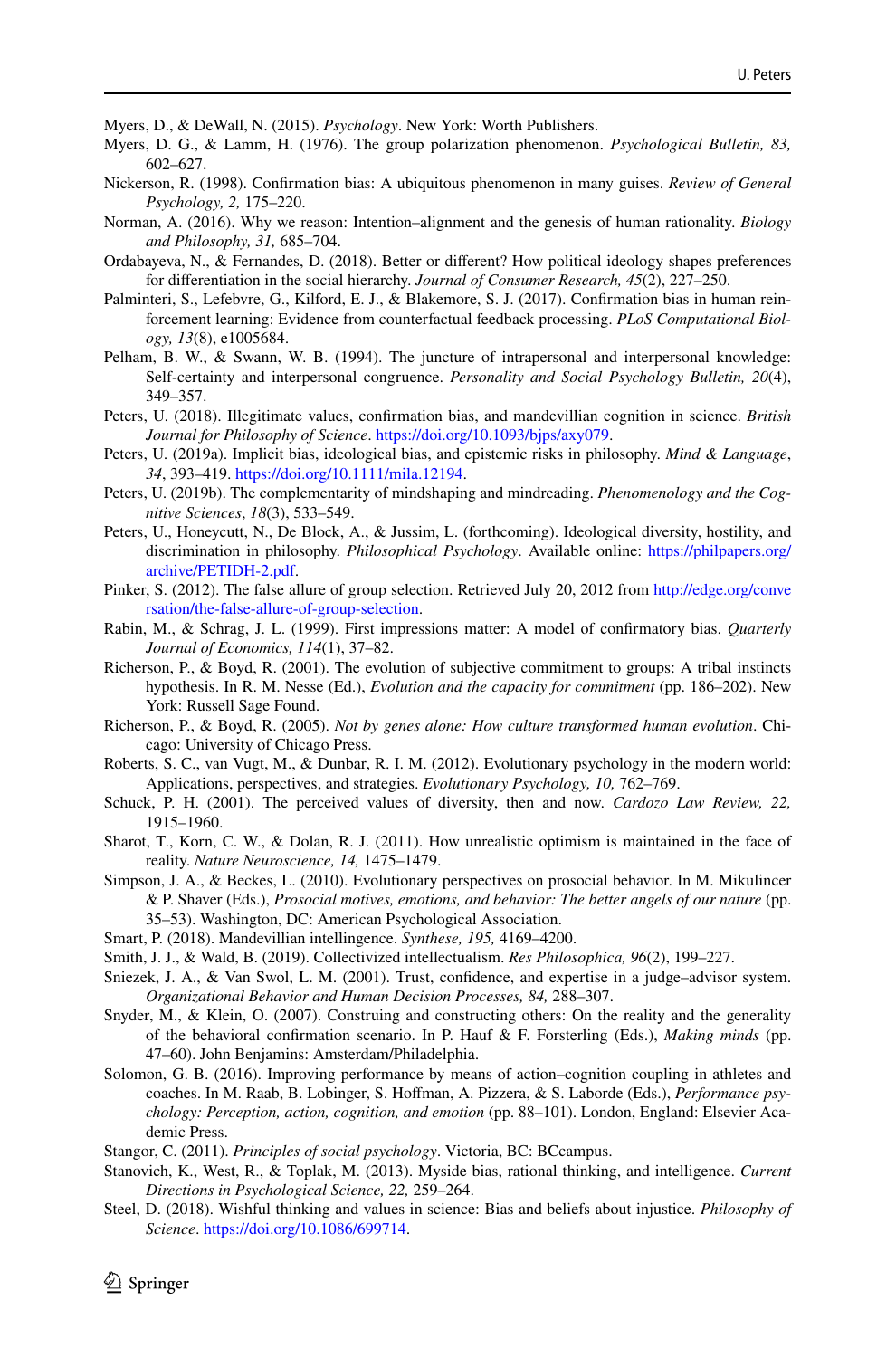<span id="page-24-20"></span>Sterelny, K. (2006). Memes revisited. *British Journal for the Philosophy of Science, 57,* 145–165.

- <span id="page-24-13"></span>Sterelny, K. (2007). Social intelligence, human intelligence and niche construction. *Philosophical Transactions of the Royal Society B, 362,* 719–730.
- <span id="page-24-1"></span>Sterelny, K. (2018). Why reason? Hugo Mercier's and Dan Sperber's the enigma of reason: A new theory of human understanding. *Mind and Language, 33*(5), 502–512.
- <span id="page-24-0"></span>Stibel, J. (2018). Fake news: How our brains lead us into echo chambers that promote racism and sexism. *USA Today*. Retrieved October 8, 2018 from [https://eu.usatoday.com/story/money/colum](https://eu.usatoday.com/story/money/columnist/2018/05/15/fake-news-social-media-confirmation-bias-echo-chambers/533857002/) [nist/2018/05/15/fake-news-social-media-confrmation-bias-echo-chambers/533857002/](https://eu.usatoday.com/story/money/columnist/2018/05/15/fake-news-social-media-confirmation-bias-echo-chambers/533857002/).
- <span id="page-24-23"></span>Swann, W. B. (1983). Self-verifcation: Bringing social reality into harmony with the self. In J. Suls & A. G. Greenwald (Eds.), *Social psychological perspectives on the self* (Vol. 2, pp. 33–66). London: Erlbaum.
- <span id="page-24-7"></span>Swann, W. B., Jr. (2012). Self-verifcation theory. In P. A. M. Van Lange, A. W. Kruglanski, & E. T. Higgins (Eds.), *Handbook of theories of social psychology* (pp. 23–42). Beverley Hills, CA: Sage Publications Ltd.
- <span id="page-24-19"></span>Swann, W., & Ely, R. (1984). A battle of wills: Self-verifcation versus behavioral confrmation. *Journal of Personality and Social Psychology, 46,* 1287–1302.
- <span id="page-24-24"></span>Swann, W. B., Jr., Stein-Seroussi, A., & Giesler, B. (1992). Why people self-verify. *Journal of Personality and Social Psychology, 62,* 392–406.
- <span id="page-24-25"></span>Taber, C., & Lodge, M. (2006). Motivated skepticism in the evaluation of political beliefs. *American Journal of Political Science, 50,* 755–769.
- <span id="page-24-15"></span>Talaifar, S., & Swann, W. B. (2017). Self-verifcation theory. In L. Goossens, M. Maes, S. Danneel, J. Vanhalst, & S. Nelemans (Eds.), *Encyclopedia of personality and individual diferences* (pp. 1–9). Berlin: Springer.
- <span id="page-24-12"></span>Tomasello, M. (2014). The ultra-social animal. *European Journal of Social Psychology, 44,* 187–194.
- <span id="page-24-5"></span>Tooby, J., & Cosmides, L. (2015). The theoretical foundations of evolutionary psychology. In D. M. Buss (Ed.), *The handbook of evolutionary psychology* (pp. 3–87). Hoboken, NJ: Wiley.
- <span id="page-24-18"></span>Tormala, Z. L. (2016). The role of certainty (and uncertainty) in attitudes and persuasion. *Current Opinion in Psychology, 10,* 6–11.
- <span id="page-24-4"></span>Trouche, E., et al. (2016). The selective laziness of reasoning. *Cognitive Science, 40,* 2122–2136.
- <span id="page-24-9"></span>Turnwald, B., et al. (2018). Learning one's genetic risk changes physiology independent of actual genetic risk. *Nature Human Behaviour*.<https://doi.org/10.1038/s41562-018-0483-4>.
- <span id="page-24-17"></span>von Hippel, W., & Trivers, R. (2011). The evolution and psychology of self-deception. *Behavioral and Brain Sciences, 34*(1), 1–16.
- <span id="page-24-16"></span>Wenger, A., & Fowers, B. J. (2008). Positive illusions in parenting: Every child is above average. *Journal of Applied Social Psychology, 38*(3), 611–634.
- <span id="page-24-6"></span>West, S. A., Grifn, A. S., & Gardiner, A. (2007). Social semantics: How useful has group selection been? *Journal of Evolutionary Biology*, *21*, 374–385.
- <span id="page-24-26"></span>Westra, E. (2020). Folk personality psychology: Mindreading and mindshaping in trait attribution. *Synthese*. <https://doi.org/10.1007/s11229-020-02566-7>.
- <span id="page-24-21"></span>Whitaker, R. M., Colombo, G. B., & Rand, D. G. (2018). Indirect reciprocity and the evolution of prejudicial groups. *Scientifc Reports*, *8*(1), 13247. [https://doi.org/10.1038/s41598-018-31363-z.](https://doi.org/10.1038/s41598-018-31363-z)
- <span id="page-24-3"></span>Whittlestone, J. (2017). *The importance of making assumptions: Why confrmation is not necessarily a bias*. Ph.D. Thesis. Coventry: University of Warwick.
- <span id="page-24-11"></span>Willard, J., & Madon, S. (2016). Understanding the connections between self-fulflling prophecies and social problems. In S. Trusz & P. Przemysław Bąbel (Eds.), *Interpersonal and intrapersonal expectancies* (pp. 117–125). London: Routledge.
- <span id="page-24-8"></span>Willard, J., Madon, S., Guyll, M., Spoth, R., & Jussim, L. (2008). Self-efficacy as a moderator of negative and positive self-fulflling prophecy efects: Mothers' beliefs and children's alcohol use. *European Journal of Social Psychology, 38,* 499–520.
- <span id="page-24-10"></span>Word, C. O., Zanna, M. P., & Cooper, J. (1974). The nonverbal mediation of self-fulfilling prophecies in interracial interaction. *Journal of Experimental Social Psychology, 10,* 109–120.
- <span id="page-24-14"></span>Zawidzki, T. (2008). The function of folk psychology: Mind reading or mind shaping? *Philosophical Explorations, 11*(3), 193–210.
- <span id="page-24-2"></span>Zawidzki, T. (2013). Mindshaping: A new framework for understanding human social cognition. Cambridge: MIT Press.
- <span id="page-24-22"></span>Zebrowitz, L. A., & Montepare, J. M. (2008). Social psychological face perception: Why appearance matters. *Social and Personality Psychology Compass, 2,* 1497–1517.